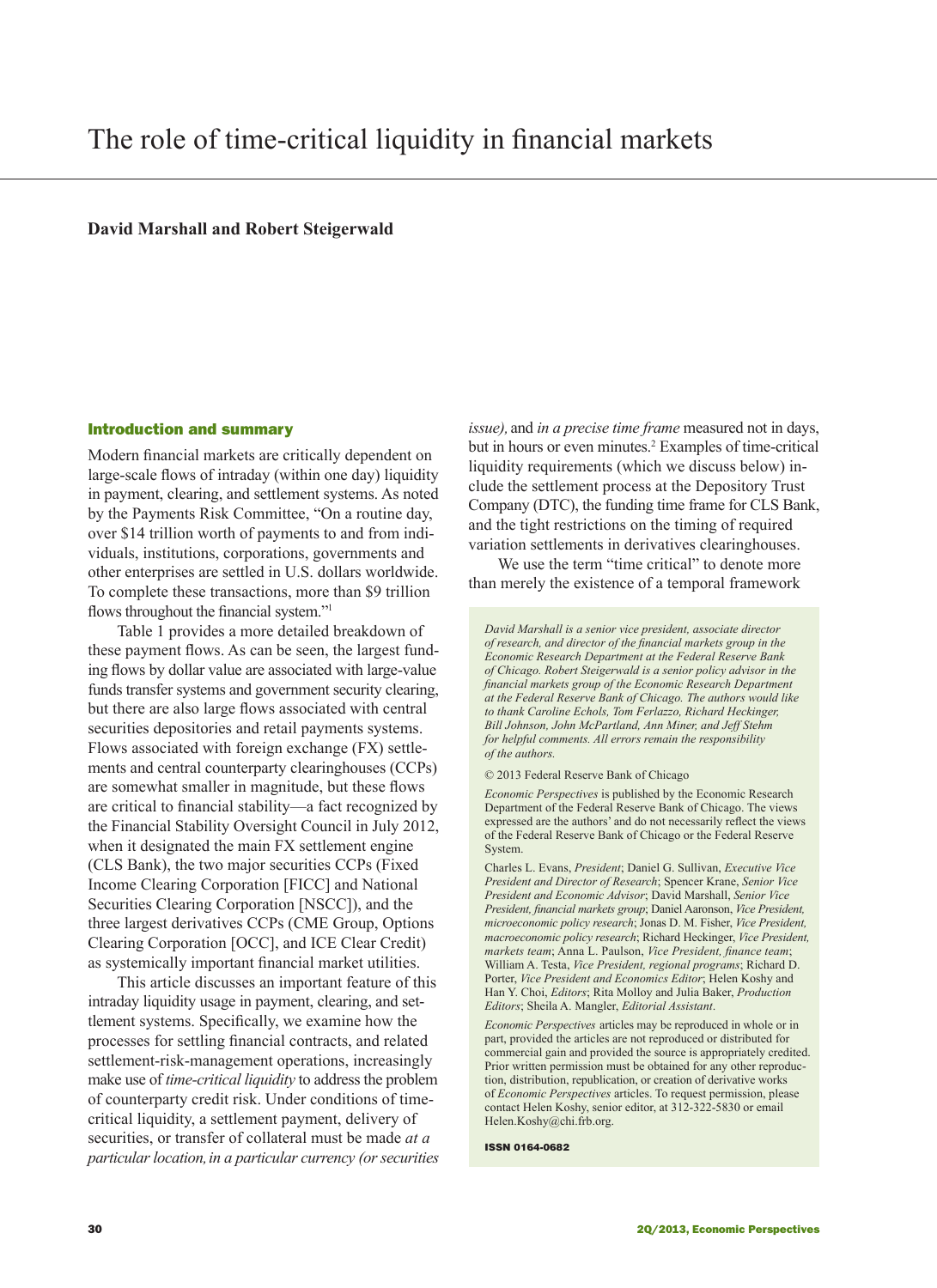# **TABLE 1**

#### **Gross daily activity value versus amount needed for settlement**

| <b>Sector</b>                                       | <b>Estimated gross</b><br>value of payment<br>transactions | <b>Funding</b><br>transactions <sup>a</sup> | <b>Funding</b><br>flowsb |
|-----------------------------------------------------|------------------------------------------------------------|---------------------------------------------|--------------------------|
|                                                     |                                                            |                                             |                          |
| Large value transfer systems                        | 3.953.0                                                    | 2.426.1                                     | $2.378.2$ <sup>c</sup>   |
| Foreign exchange settlements                        | 2.067.9                                                    | 11.6                                        | 23.5                     |
| Central counterparties (CCPs) <sup>d</sup>          | 5.8                                                        | 7.4                                         | 12.5                     |
| Central securities depositories (CSDs) <sup>d</sup> | 1.101.7                                                    | $55.8^{\circ}$                              | 129.5                    |
| Government securities clearing                      | 7.646.0                                                    | 6.408.4                                     | 6.408.4                  |
| Retail systems                                      | 159.8                                                      | 159.8                                       | 159.8                    |
| Total for participating firms                       | 14.934.2                                                   | 9,069.1                                     | 9,111.8                  |

a Funding may occur through a Fedwire transaction or on the books of a commercial bank.

**bIncludes funding and defunding flows.** 

c Excludes known double counts of funding transactions for other financial market utility sectors.

d Information on gross value of payments settled was not collected for some CCPs and some CSDs.

e One CSD provided net values of flows.

f Includes settlements on the books of the clearing banks, including tri-party repo and internal Fixed Income Clearing Corporation settlements. Source: Federal Reserve Bank of New York, Payments Risk Committee (2012, p. 17).

for payment obligations. All contracts calling for future performance, and all payment obligations arising from such contracts, specify *some* temporal framework within which performance of the payment obligation is due. For the purposes of this article, however, a time-critical payment has a number of specific characteristics. First, the payment must be made by a specific point in time, rather than merely by a certain date. Second, failure to make a time-critical payment within the predetermined time-certain deadline typically carries immediate consequences for the defaulting party. For example, a CCP member who fails to make a required variation margin payment by the time-certain deadline is subject to being declared in default to the CCP, with immediate suspension of membership privileges and consequent liquidation of the member's positions. This treatment of default is markedly different from non-time-critical obligations, such as routine accounts payable, where failure to discharge a payment obligation when due merely puts the defaulting party in breach of contract.3

Third, time-critical payments have a systemic aspect not present for most other payment obligations. In particular, what makes a settlement time critical is that all the participants in a payment, clearing, or settlement system agree to meet their obligations according to protocols (including cutoff times) that are calculated to mitigate settlement risk and result in final intraday settlement. For this reason, the deadlines governing time-critical payments typically are "hard," with little room for flexibility and with no possibility of renegotiating the settlement obligation. In one way or another ways that differ depending upon the nature of the system

involved—the participants are interdependent. Timecritical liquidity obligations reflect this interdependence among system participants who must meet strict riskmanagement protocols in order to benefit from the reduction of settlement risk and the certainty associated with final, intraday payment or settlement. This systemic interdependence is unlike anything that exists in simple bilateral contracts calling for future performance.

Dependence on time-critical liquidity has developed in response to the adoption over the past 30 years of innovative risk-management practices designed to manage *settlement risk—*the risk that one or more parties to a financial transaction may fail to satisfy the terms of the transaction in a timely fashion. Noteworthy innovations to address settlement risk include:

- $\blacksquare$  The proliferation of real-time gross settlement (RTGS) (such as Fedwire,® which is operated by the Federal Reserve Banks), or equivalent payment mechanisms, to achieve intraday finality of settlement;
- $\blacksquare$  The implementation of delivery-versus-payment (DvP) systems for securities and analogous payment-versus-payment (PvP) systems for foreign exchange to mitigate settlement risks in those markets; and
- $\blacksquare$  The increasing use of collateral to mitigate counterparty credit risk in its various forms, both in payment systems and financial market clearing arrangements, such as CCP mechanisms.

These institutional and risk-management innovations have become standard practice throughout the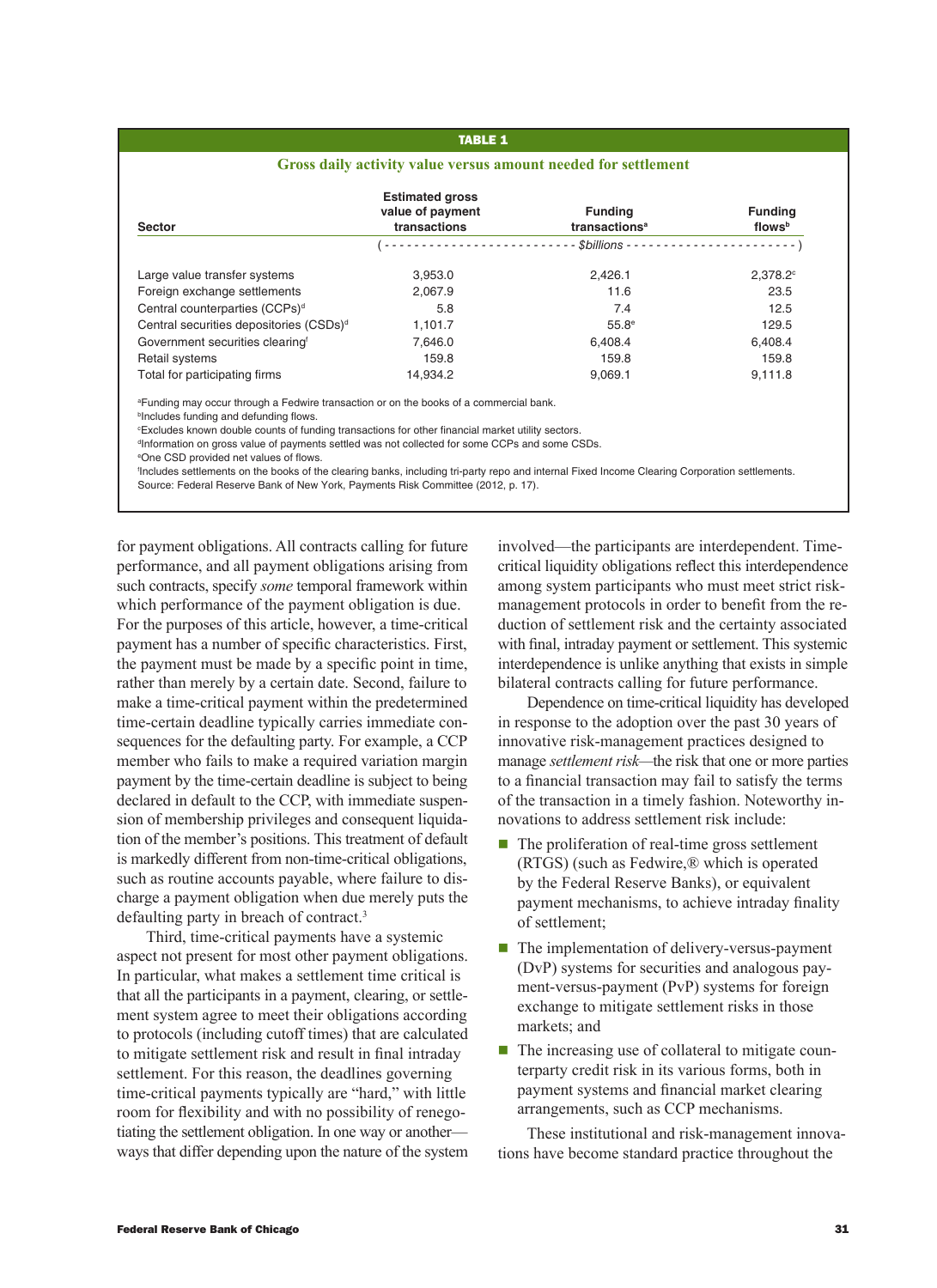world. By establishing a framework within which financial market participants can more closely manage settlement and related risks arising from trading in financial markets, these practices have made an important contribution to financial stability.

However, the dependence of these institutional and risk-management practices on time-critical liquidity also increases the risk and cost of illiquidity in financial markets. Financial market participants must be able to make payments, deliver securities, or arrange for the transfer of collateral with a high degree of precision if they are to meet the settlement requirements of the systems in which they participate. Moreover, a failure of timely liquidity provision in one system can hold up settlement completion in other systems. Hence, the growing dependence on time-critical liquidity has important implications for the stability of the financial system.

Financial market participants are well aware of the increasing importance of time-critical liquidity. For example, the Payments Risk Committee highlights the growing importance of time-critical, large-value payments and concludes that

payment liquidity (also known as intraday liquidity) is critical ... because it is at the core of a bank's capacity to make payments. The recent transformation of the global financial environment has created a heightened reliance upon such liquidity, which in a financial, operational or political crisis, is the first to be affected in the financial markets.<sup>4</sup>

In this article, we analyze the benefits and drawbacks of this increased reliance on time-critical liquidity to manage settlement risk. As we explain in the next section, settlement risk comprises both *credit risk* and *liquidity risk*. Time-critical liquidity is designed to mitigate credit risk, but in doing so it might inadvertently exacerbate liquidity risk. Thus, the notable success of modern payments, clearing, and settlement arrangements at reducing the credit component of settlement risk can have the unintended consequence of increasing the vulnerability of such arrangements to systemic liquidity disruptions.

The potential trade-offs between credit risk and liquidity risk in the settlement process have important consequences for public policy. They raise the question of whether certain arrangements to mitigate credit risk work, in part, by transforming one type of risk (credit risk) into another (liquidity risk). They focus renewed attention on developing processes that reduce liquidity risk without exacerbating credit risk. Examples of such processes could include further exploitation of netting opportunities (e.g., through portfolio margining) or

liquidity-saving mechanisms in payment systems (such as so-called hybrid RTGS systems). They motivate an inquiry into potential adverse consequences should liquidity shortages in a future financial crisis interact adversely with time-critical liquidity constraints. And they lead to an inquiry into the appropriate role of central bank liquidity provision in times of unusual liquidity stress.

In the remainder of this article, we explore these questions in detail. In the next section, we characterize more fully the problem of settlement risk. Then we provide an overview of the procedures that are typically used to manage the credit component of settlement risk and the implications of those practices for the management of liquidity. We apply these insights to the management of settlement risk in payments systems, securities and foreign exchange markets, and central clearing arrangements, respectively. Finally, we discuss some related public policy issues.

### The problem of settlement risk

Settlement is the process whereby all elements of a trade are completed as expected. Cash-settled financial contracts, such as certain derivatives transactions, typically are settled by means of funds transfers, usually through the interbank payment system. Transactions involving delivery of a financial asset typically are settled through a two-part process involving both a funds transfer and a transfer of the asset itself, a process that may involve other systems and institutions, such as securities depositories, CCPs, and other clearing and settlement arrangements.

A fundamental risk of such financial contracts is that settlement—either by means of a funds transfer or the transfer of a financial asset—may not occur. In most theoretical models, such as the standard Arrow– Debreu framework used by many economists, there is no need to distinguish between trade execution and trade settlement, since these models typically assume full commitment. In reality, however, it has long been recognized that *agreeing* to a trade (the execution phase) does not ensure that settlement will occur.<sup>5</sup> Hence, there is a need to adopt risk-management practices to mitigate this settlement risk.

Settlement risk comprises both credit risk and liquidity risk.<sup>6</sup> According to the Bank for International Settlements' Committee on Payment and Settlement Systems (CPSS), credit risk is "the risk that a counterparty will not settle an obligation for full value, either when due or at any time thereafter" (CPSS, 2003b, p. 17); and liquidity risk is "the risk that a counterparty (or participant in a settlement system) will not settle an obligation for full value when due. Liquidity risk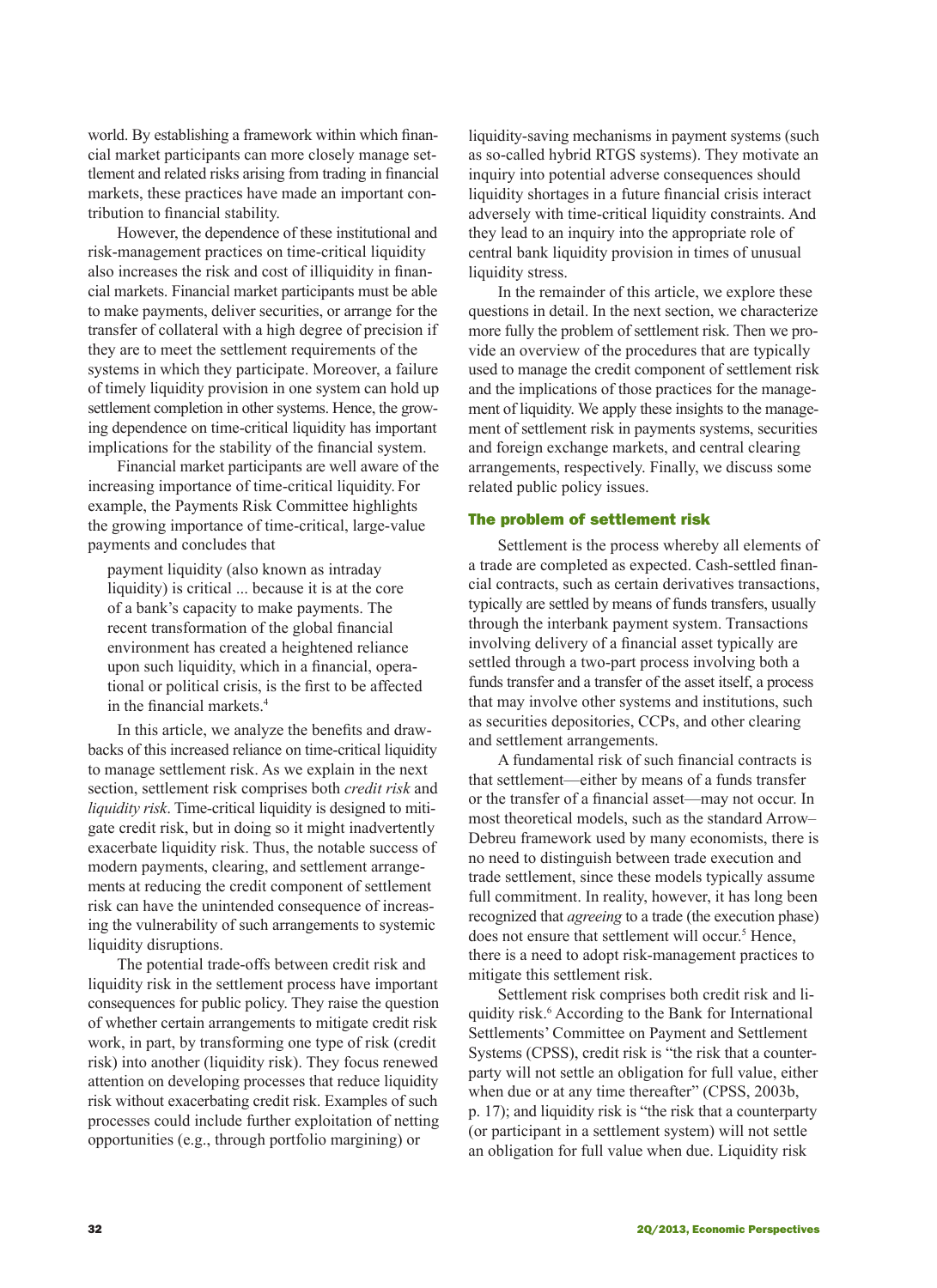does not imply that a counterparty or participant is insolvent since it may be able to settle the required debit obligations at some unspecified time thereafter" (CPSS, 2003b, p. 29).

An alternative characterization of credit risk versus liquidity risk describes counterparty credit risk as the risk that a party involved in a transaction might not have assets of sufficient value to meet their obligations (or may be unwilling to make this value available). In contrast, liquidity risk is the risk that the party cannot access assets of the particular *form* required to settle the transaction at the time settlement is due. In most cases, the form needed is cash of a particular denomination. However, there are cases in which a particular security must be delivered to settle the transaction. In such a case, the notion of liquidity risk can be extended to include the risk that the needed security cannot be obtained.

## *Managing credit risk associated with financial settlements*

In this article, we argue that dependence on timecritical liquidity follows logically from the basic needs of risk management. It is a fundamental principle of modern risk management that risks should be *identified, quantified,* and *controlled or mitigated*. 7 Such methods are critical if counterparties are to take on only those risks they choose to take on and appropriately manage those risks. Of course, such quantification and mitigation can never be perfect, since risk management is not an exact science. But the conditions of identifiability, quantifiability, and controllability of risk should be met within reasonable tolerances.

While this principle is intuitive, it is often violated in simple counterparty exposures. Consider, for example, a simple loan to a counterparty whose solvency is not well known to the creditor and where collateral or other measures to mitigate credit risk are not implemented. The creditor is exposed not only to the direct risk of the counterparty, but also to the indirect risk of defaults by second-order counterparties (the counterparty's counterparties), third-order counterparties, and so forth. The distribution of these higher-order risks, taken together, may be irredeemably opaque. There may be no meaningful way in which such risks can be identified, much less quantified.

### *If-and-only-if conditionality*

The solution to this problem of risk management for financial transactions is to develop robust riskmanagement protocols that do not rely on precise identification of these higher-order risks. In practice, this is done by structuring transactions with some form of *if-and-only-if conditionality*.<sup>8</sup> Specifically, once a transaction is initiated, there is a sequence of steps

leading to its completion via final settlement. If-andonly-if conditionality arises because certain of these steps will be executed *if and only if* certain conditions are met. These conditions are designed to ensure that any additional counterparty credit risks associated with that step can be identified, quantified, and mitigated *to the extent consistent with the system design*. In particular, these conditions would typically move exposures from more opaque risks (difficult to quantify) toward more transparent risks that are easier to quantify and at least partially mitigate.

The specific conditions incorporated into this if-and-only-if conditionality can be one of two types (Garner, 1995, p. 197):

- *Condition precedent*—a required payment or asset transfer is required *before or at the same time* that some related performance by a counterparty is expected. An example is the requirement in many RTGS payments systems that funding be available at the time a payment is to be transferred.
- *Condition subsequent*—a required payment or asset transfer is required to maintain an existing position. An example is the daily variation margin that must be paid to maintain an open derivatives position that is centrally cleared through a CCP.

Later in the article, we give specific examples of if-and-only-if conditions that are used in payments systems, DvP and PvP settlement systems, and CCPs.

### *Finality*

A payment or security transfer is said to be *final* if the sender cannot unilaterally retrieve or revoke the transfer without additional legal processes. The concept of finality is critical for settlement risk management: If a payment associated with a given transaction is settled without finality, the payment can be unilaterally reversed, and the possibility of such a reversal is itself another form of settlement risk. Therefore, the types of if-and-only-if conditionality implemented to mitigate settlement risk generally require transfers to be made with finality.

Finality is a composite concept involving both legal rules—a payment or asset transfer cannot unilaterally be reversed by the sender (subject to special rules where fraud, mistake, or duress is involved); and economic consequences—a "final" payment or asset transfer may be relied upon by the recipient to support other transactions (for example, funds received may be paid out in settlement of the recipient's other payment obligations).

As we will discuss later, payment systems that guarantee finality (preferably intraday finality) are fundamental to more-complex forms of risk management (for example, securities settlement).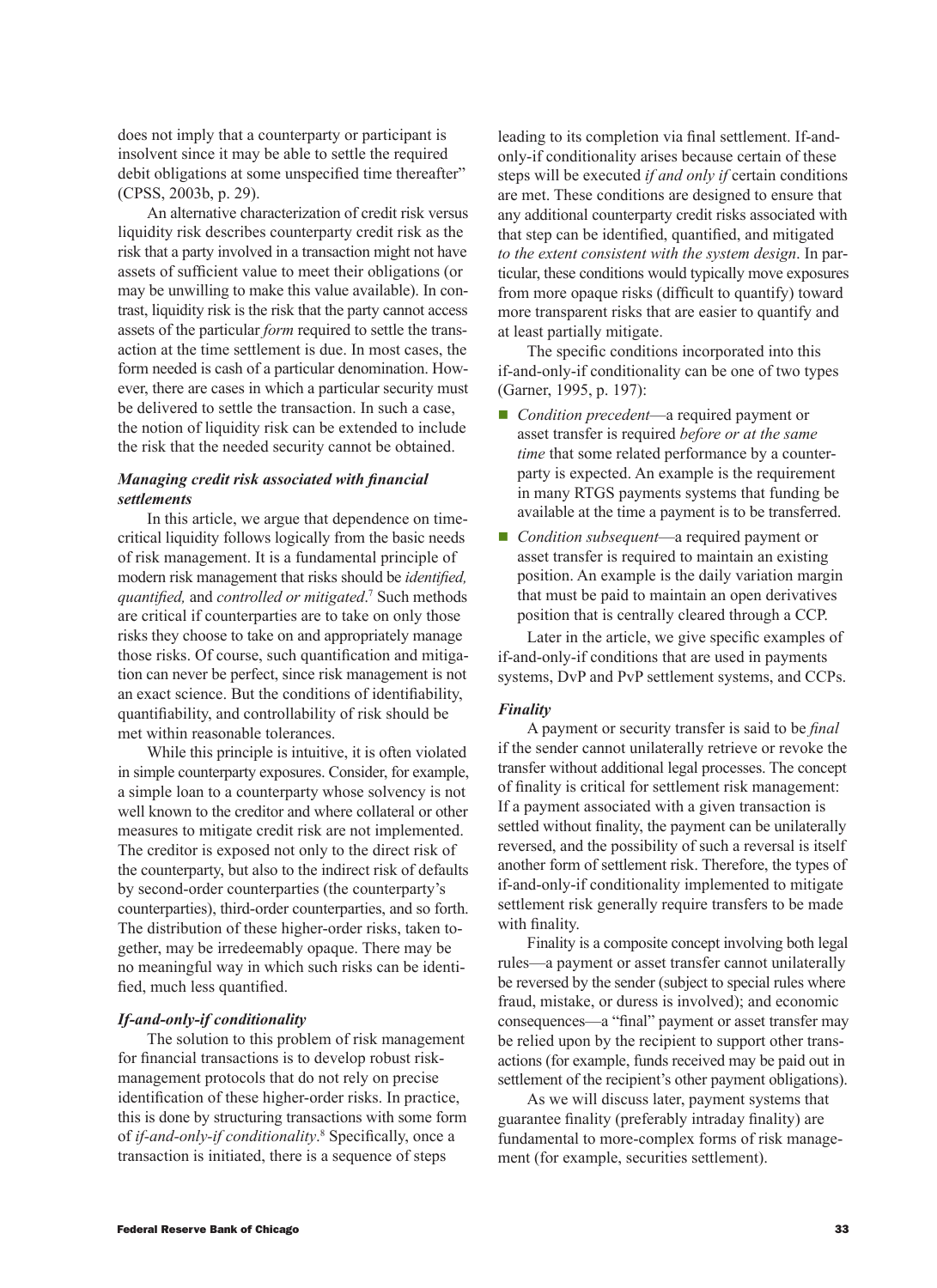### *Implications for time-critical liquidity*

There is an intimate connection between if-andonly-if conditionality for mitigating settlement risk, finality, and the use of time-critical liquidity. This connection arises because the risk-management conditions typically require delivery of liquid assets. There are examples of conditionalities that require the counterparty merely to promise performance by some future date. An example would be a Fedwire payment by a bank eligible for daylight overdraft credit. However, possession of a low-risk, highly liquid asset provides a higher degree of risk mitigation than any such promise, even by a highly creditworthy agent. As a result, we should not be surprised that the gold standard for risk management is to require counterparties to actually deliver funds and/or securities before the given transaction settles with finality.

Furthermore, risk-management practices in payments, clearing, and settlement systems that incorporate if-and-only-if conditionality generally require that this delivery of liquid assets be made on a time-critical basis. The reason is that finality has a temporal component: It is determined as of a particular time. It would be inherently contradictory to "guarantee finality" without specifying the date and time by which the finality becomes effective. Timing is critical because deferral of finality to the future expands the temporal window within which credit risk remains a problem.

The term "liquidity" is often reserved for cash and near-cash instruments. For our purposes, however, it is useful to expand our notion of liquidity to include, in addition, access to specific securities that may be needed to complete a transaction. Such securities may be needed to collateralize a position, or may be required to complete the delivery leg in a DvP settlement.

Risk management under if-and-only-if conditionality thus implies the need to closely manage timecritical liquidity, both in terms of available funding and access to particular securities. This scrutiny is particularly important where funding is dependent upon credit arrangements (as in most intermediated payment arrangements) or when access to particular securities is dependent upon market dynamics (for example, the willingness of a seller to sell the needed security at the time it is needed). In a crisis, credit provision can contract and markets can hoard the sorts of securities needed to satisfy if-and-only-if conditions. For example, during the fall 2008 financial crisis, there were reports of shortages of Treasury securities that were the most commonly used forms of collateral. This insight has broad ramifications, because if-and-onlyif conditionality only addresses credit risk. Liquidity risk (and the corresponding need to manage liquidity)

remains an inherent feature of settlement in payments, clearing, and settlement systems.

#### *Interconnectedness*

The dependence of financial markets on timecritical liquidity goes beyond the individual riskmitigation processes described here. In practice, these processes are combined to allow for highly sophisticated risk-management strategies. For example, one can start with an RTGS payment system as the foundation for immediate, intraday finality of payment. An RTGS system can be combined with central securities depository (CSD) functionality to make possible DvP securities settlement. That is, the ability to make final intraday transfers of both funds and securities is a necessary condition to the establishment of effective DvP arrangements. Similarly, a domestic RTGS system combined with a foreign RTGS system makes possible PvP in foreign exchange settlements.

The upshot of these interdependencies is that the failure to meet time-critical liquidity constraints within one system can propagate rapidly to other systems. Thus, the dependence of multiple interconnected systems on time-critical liquidity can increase the fragility of the system as a whole.

#### Settlement risk in payments systems

Our discussion thus far of settlement risk management and the role of time-critical liquidity has been rather abstract. Next, we provide an extended example of how the logic works in the context of payments systems.

#### *Failure of Bankhaus Herstatt*

The risk considerations associated with financial settlements were dramatically illustrated by the market disruption that followed the failure of a German bank, Bankhaus Herstatt, in June 1974. Specifically, the Herstatt incident illustrates how structures that allow participants broad latitude with respect to the timing of liquidity provision can actually exacerbate credit risk.

The facts are as follows. Bankhaus I. D. Herstatt KGaA, a small commercial bank based in Cologne, was closed by the German banking supervisory authorities at about 3:30 p.m. central European time on Wednesday, June 26, 1974,<sup>9</sup> after the interbank system for making deutsche mark payments had closed and Herstatt had received irrevocable payments in deutsche marks and other currencies for settlement of foreign exchange trades. Herstatt's correspondent bank in New York, Chase Manhattan, responded to the news by withholding \$620 million in dollar payments that were to be made on behalf of Herstatt. At the time, most interbank payments were made through the Clearing House Interbank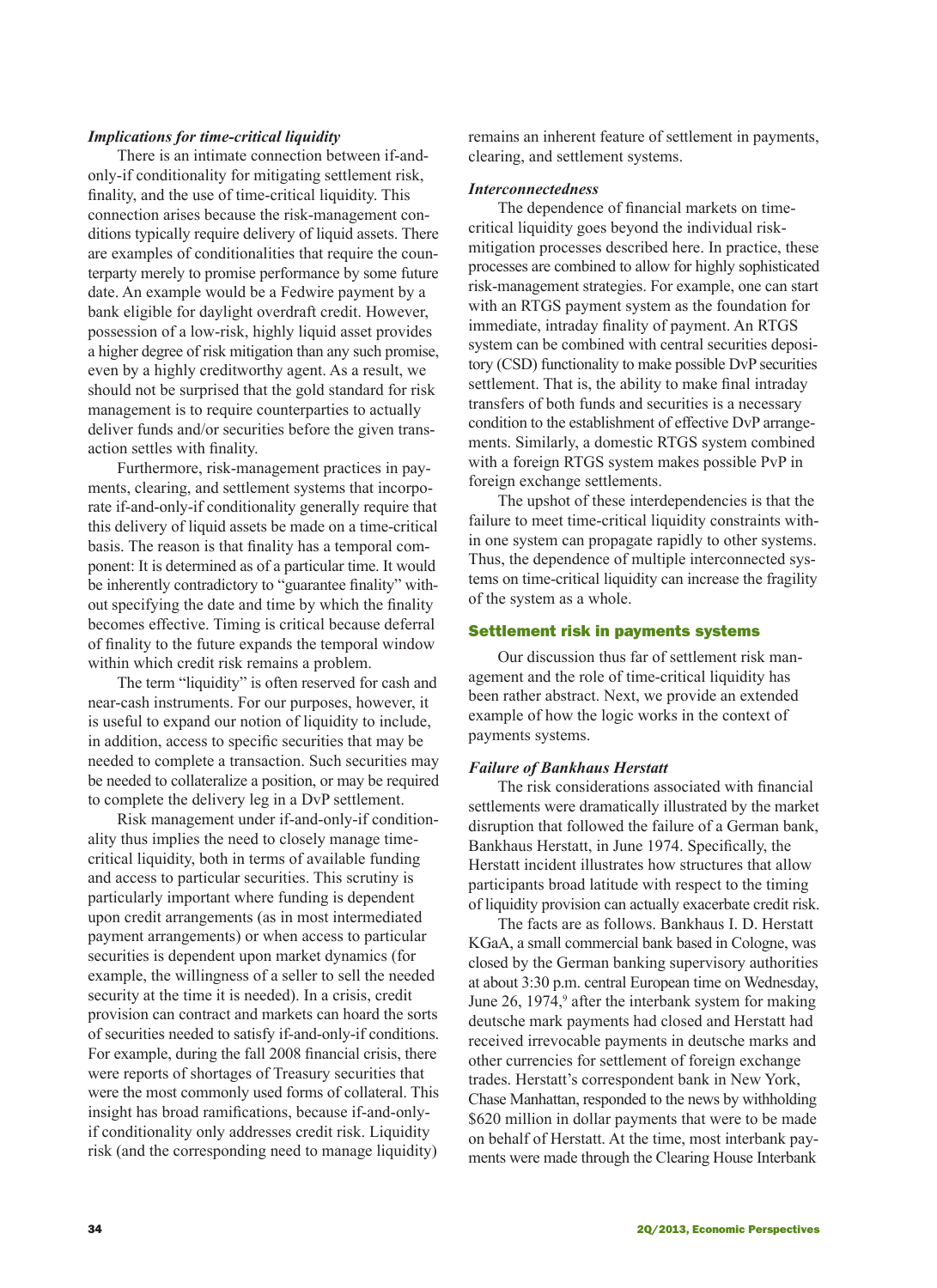Payment System (CHIPS), which was operated as a deferred net settlement payment system. As such, interbank payments made through CHIPS were only provisional, not final, at the time instructions were processed.10 Banks exploited this lack of finality in CHIPS by reversing their U.S. dollar payments through CHIPS. The result of these actions was gridlock in the U.S. dollar payment system, triggering systemic "dislocations in the international interbank sector of the Eurocurrency market" (Herring and Litan, 1995, p. 96).

The Herstatt incident demonstrated that any system attempting to control the credit component of settlement risk requires *intraday finality of settlement* (IFS). IFS guarantees that no party can unilaterally unwind a given transaction. Without IFS or some similar finality guarantee, the risk is always present that such an unwinding could lead to an unexpected failure of settlement. In the aftermath of the Herstatt incident, central banks recognized that IFS could not be achieved with the deferred net settlement payment systems that existed at that time. Given the available technology, the only practical method for achieving IFS was to implement an RTGS system. In a gross settlement system, transfers are settled individually without netting debits against credits. In a real-time settlement system, final settlement occurs continuously rather than periodically at prespecified times, provided that a sending bank has sufficient covering balances or credit.<sup>11</sup> As a result, final settlement in an RTGS system is both immediate and continuous.

## *If-and-only-if conditionality in RTGS payment systems*

Simply adopting an RTGS system does not completely fix the problem of providing IFS. While an RTGS system does ensure finality, many such systems do so by having the RTGS system take on credit risk. This credit risk must then be controlled by implementing risk-management practices incorporating if-and-onlyif conditionality.

Let us consider how this is done. A payment is settled with finality in a simple RTGS system if and only if sufficient funds are in the payer's account or sufficient overdraft credit is available. Without such conditions, the payment system might guarantee finality to a payment that the payer cannot cover, exposing the system to a degree of payer credit risk that may be extremely difficult to quantify. (That is, it may be difficult to assign a probability to the event that the payer cannot discharge its obligations.) Under the RTGS conditions, this risk can be at least partially controlled by specifying overdraft credit limits. This if-and-only-if conditionality for an RTGS system could be expressed as follows:

*Conditionality 1: Payment will be made (funds will be transferred) with finality if and only if the sender has adequate funds on account or immediately available credit in the amount needed to complete the payment transfer*.

Conditionality 1 implies a dependence on timecritical liquidity, because any payments beyond those financed by immediately available credit will only be completed if the requisite liquidity is on deposit on or before the time of the transaction. Note that conditionality 1 would not generally result in complete elimination of risk, or even in perfect quantification of risk. Nevertheless, the conditionality that we see so frequently in payment and settlement systems goes a long way to reducing the uncertainty associated with these risks. For example, the risk associated with uncollateralized daylight overdraft credit in the Fedwire RTGS system is mitigated by the supervisory process, since typically such credit is only provided to regulated institutions known to be creditworthy within the tolerances of the overdraft credit limits.

There are other ways of implementing RTGS. Some payment systems that allow for intraday extensions of credit require all such credit to be fully collateralized. The if-and-only-if conditionality for real-time gross settlement payments incorporating collateralized credit would modify conditionality 1 as follows:

*Conditionality 2: Payment will be made (funds will be transferred) with finality if and only if conditionality 1 is satisfied* and *the amount of collateral necessary to fully collateralize the required credit has been posted at the time the payment is to be made.*

This arrangement contributes to a time-critical liquidity environment because the payment will not be made if the collateral requirement has not been satisfied. As mentioned earlier, we regard securities used as collateral as a form of liquidity, so a requirement that collateral be positioned in a particular location before a payment is executed represents a timecritical liquidity constraint. This is an example of a *condition precedent*, as discussed previously.

The introduction of collateral presents additional systemic considerations. Collateral is generally thought of as a means of mitigating credit risk. But the need to move collateral dynamically, according to precise rules, makes collateral a liquidity phenomenon as well. In particular, the types of securities that are generally eligible for use as collateral are traded in markets like other securities, and because trading in those securities may be liquid or illiquid depending upon the circumstances, the collateralization of financial transactions introduces another dimension of liquidity management into the system. (Box 1 provides a further discussion of how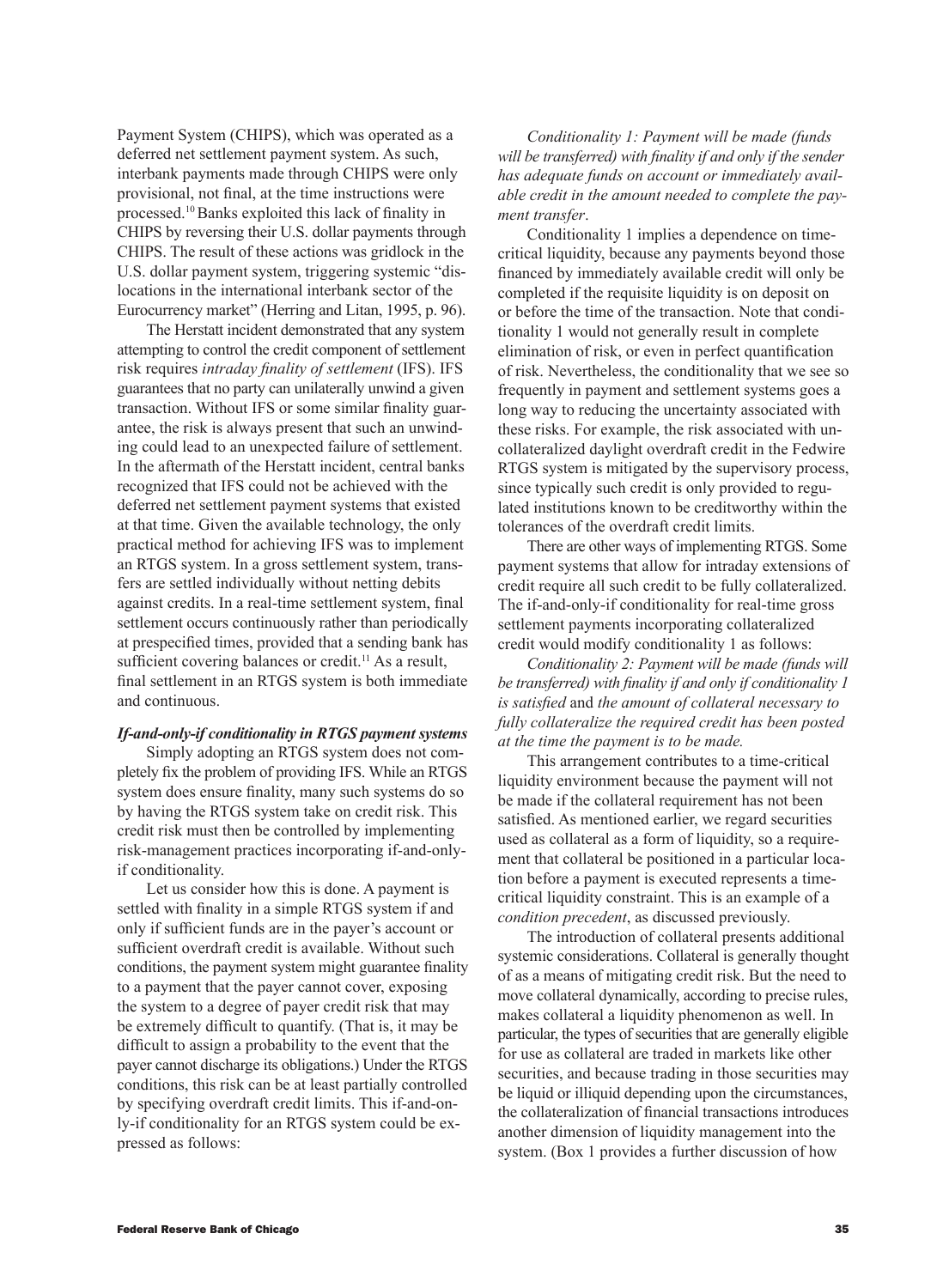#### BOX 1

### **Time-critical liquidity in Fedwire and other RTGS payments systems**

The Fedwire Funds Service, which is owned and operated by the Federal Reserve System, is a classic RTGS system, generally used to make large-value, time-critical, U.S. dollar payments in central bank money.<sup>1</sup> Fedwire payment instructions are processed immediately upon receipt if and only if the account holder issuing the instructions has "sufficient funds, either in the form of account balances held at the Federal Reserve or overdraft capacity" (CPSS, 2003a, p. 443). Unless that condition is satisfied, the payment instruction will be rejected. In accordance with applicable law, a Fedwire payment "is final and irrevocable when the amount of the payment ... is credited to the receiving participant's account or when notice is sent to the receiving participant, whichever is earlier" (Board of Governors of the Federal Reserve System, 2009, p. 7). The Federal Reserve also provides intraday credit, in the form of "daylight overdrafts," to most Fedwire participants. The extension of central bank credit facilitates the smooth and efficient operation of the funds transfer service, but also "converts the liquidity risk otherwise borne by participating institutions to credit risk borne by the Reserve Banks" (Board of Governors

time-critical liquidity is used in Fedwire and other RTGS payments systems.)

## Settlement risk in securities and foreign exchange markets

The introduction of RTGS systems and improved net settlement arrangements made it possible to make large-value payments with greater assurance of intraday finality, but it did not by itself eliminate Herstatt risk—the principal risk that arises from unsynchronized transfers of financial assets.12 As Hills and Rule (1999, p. 101) observe: "Where financial transactions involve an exchange of financial assets, any party to the transaction can be exposed to principal risk if the two legs do not settle at the same time." To eliminate that risk, some means must exist to synchronize the settlements—a process that has become known as DvP (which stands for delivery versus payment) for securities settlements and PvP (which stands for payment versus payment) for foreign currency settlements.

In the United States, securities settlement typically occurs one or more days after trade execution. For example, equities settle on the third day after the trade date. On the date when settlement is scheduled to occur, the seller or its agent must deliver a security to the buyer, and the buyer must deliver payment to

of the Federal Reserve System, 2009, pp. 15–16). Any daylight overdrafts must be repaid by the end of the Fedwire operating day, in accordance with the Federal Reserve's payment system risk policy.

The RTGS design has been adopted in many other jurisdictions. A recent World Bank survey documented that 112 systems also employ the individual, payment-by-payment processing logic of the Fedwire system (World Bank, Payment Systems Development Group, 2008). According to the CPSS (2005), this prevalence of RTGS payment structures is due in part to an increasing demand for timecritical payments linked to foreign exchange settlement systems, securities settlement systems, and other financial market utilities. As the CPSS (2005, p. 2) states, "More linkages imply short time frames to make time-critical payments from one system to another, hence the need to achieve finality within that time frame."

1 For more details, see www.federalreserve.gov/paymentsystems/ fedfunds\_about.htm; also, Board of Governors of the Federal Reserve System (2009).

the seller. If these two operations are not closely coordinated, one or both parties will incur settlement risk. For example, if the seller delivers the security before receiving funds from the buyer, the seller could lose the full principal value of the transaction if the buyer were to default after delivery of the security was completed.

To mitigate that risk, central securities depositories (CSDs) typically settle securities using delivery versus payment or DvP. While the details of this process can be somewhat intricate, the key point is that delivery of securities to the purchaser and payment of funds to the seller occur if and only if the CSD is satisfied that each party has met its obligations. Once the CSD is satisfied that payment has been received and that the securities are available for transfer, title to the securities passes to the buyer on the books of the CSD13 and cash is released to the seller.

The if-and-only-if conditionality characterizing a DvP system can be expressed as follows:

*Conditionality 3: A securities transfer will take place if and only if the buyer has immediately available funds to pay for the delivery of securities and the seller has immediately available securities to be delivered to the buyer, and both the funds transfer and delivery of securities can take place with finality.*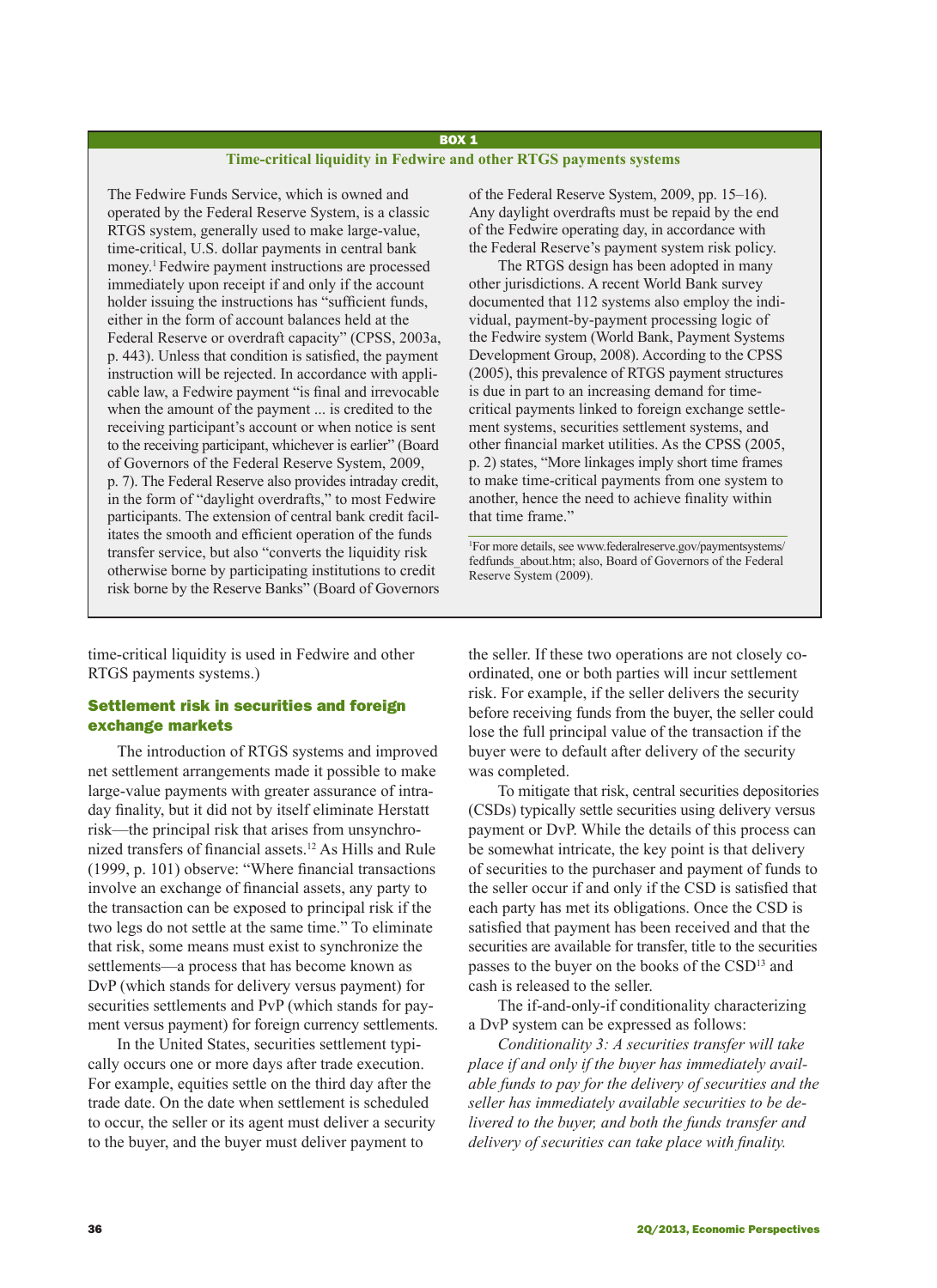### BOX 2 **Time-critical liquidity in DvP securities settlement**

The most liquidity-intensive implementation of DvP is a so-called Model 1 system, in which both securities and funds settle on a gross basis, trade by trade, with funds transfer and securities transfer occurring simultaneously (CPSS, 1992). As noted in Payments Risk Committee (2003, pp. 21–22), "Participation in such systems requires participants to maintain substantial money balances during the business day." Examples of Model 1 DvP systems include the Federal Reserve's system for settling transfers of U.S. government and agency securities (the Fedwire Securities Transfer System) and the TARGET2-Securities service currently under development by the European Central Bank (ECB).

An alternative, less liquidity-intensive implementation of DvP is the so-called Model 2 system, in which securities settle on a gross basis throughout the day, but funds are settled on a net basis at the end of the processing cycle. An example of a Model 2 system is the Depository Trust Company (DTC), which is the

Conditionality 3 implies a dependence on timecritical liquidity because the buyer must have the full amount of liquid funds available within the time frame mandated by the DvP settlement schedule. Similarly, the seller must make the securities available within the relevant time frame. If such funds are not made available by the relevant deadline, the buyer is in default and the transaction will not go through. (Box 2 provides more details about the use of timecritical liquidity in DvP securities settlement systems.)

Foreign currency settlements use a payment versus payment, or PvP, process. Like DvP, the PvP process requires both legs of a transaction to be settled either simultaneously or with equivalent assurances that one leg will be settled if and only if the other leg is settled with finality. The conditionality for such a PvP arrangement can be expressed as follows:

*Conditionality 4: Payment in one currency will take place if-and-only-if immediate payment in the other currency (or possibly currencies) can take place with finality.*

The key institution implementing PvP in foreign exchange markets is CLS Bank, a special-purpose institution designed to handle the settlement of foreign currency transactions. CLS Bank began operations in September 2002 and currently provides services for 17 actively traded currencies (CPSS, 2003a). (Box 3 discusses how time-critical liquidity is used in CLS Bank's PvP settlement system.) In addition, the largevalue payment system in Hong Kong (known as the Clearing House Automated Transfer System, or CHATS) primary securities settlement system for U.S. corporate equities and fixed-income securities.

The netting feature of Model 2 systems makes them somewhat less reliant on time-critical intraday liquidity provision than Model 1 systems. Even so, Model 2 systems typically rely on if-and-only-if conditionality to appropriately control settlement risk. This is clear in the following description of the DTC's settlement system from the International Monetary Fund's financial sector assessment report for the United States:

During the day, participants [in DTC] receive incoming securities *to the extent their payment settlement account has sufficient net payment credits or sufficient net payment debit capacity and subject to DTC's net debit cap and collateral controls.* (International Monetary Fund, Financial Sector Assessment Program, 2010, pp. 12–13, italics added)

has been linked to other payment systems to facilitate settlements on a PvP basis between the Hong Kong dollar and the U.S. dollar, euro, renminbi, and ringgit (CPSS, 2003a, and Hong Kong Monetary Authority, 2013).

Since both legs of a DvP or PvP transaction must be made with finality, it follows that the associated payments must also be made with finality. More generally, these types of FX or securities settlement systems depend critically on a payments infrastructure that can reliably transmit funds subject to tight deadlines, which, in practice, means an RTGS system. For example, this is why neither DTC nor CLS accepts payments through CHIPS, which is not an RTGS system.<sup>14</sup>

Finally, it should be noted that settlement systems incorporating DvP or PvP may allow for a form of settlement failure when the if-and-only-if conditionality is not met. To give an example, if the seller of a security fails to deliver the security into a DvP settlement system, the buyer simply retains funds equal to the purchase price of the security. This principal is not at risk, since it will be paid if and only if the security is available for delivery. The only risk is that the security price may have changed before the transaction is eventually completed or a substitute transaction is undertaken to replace the failed transaction.

## Settlement risk in CCPs

Central clearing via CCPs is a standard feature of exchange-traded securities and derivatives markets and is increasingly used to settle and guarantee contracts that are traded over the counter (OTC). For both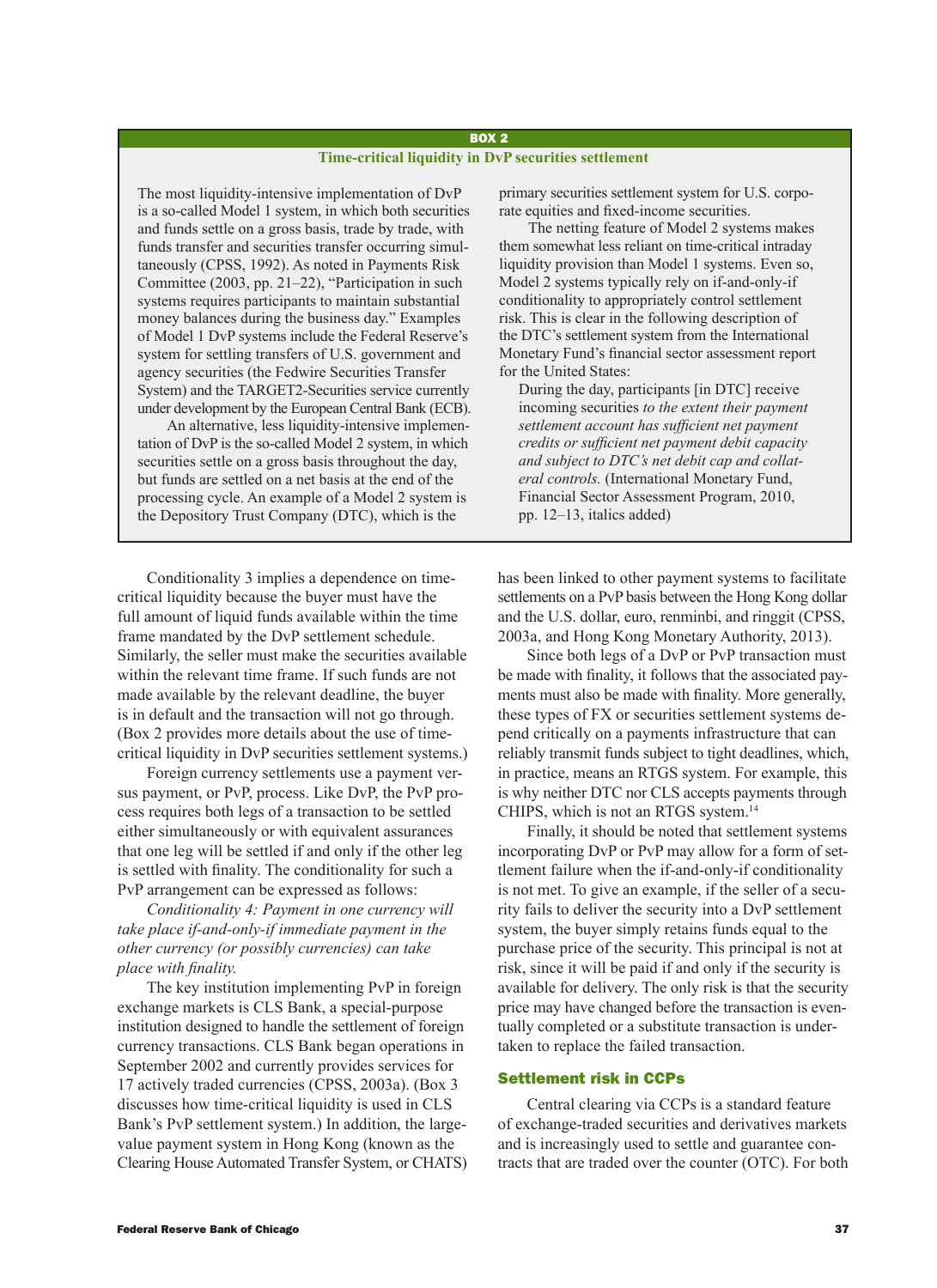## BOX 3 **Time-critical liquidity in CLS Bank's PvP FX settlement system**

The PvP system for foreign currency settlement operated by CLS Bank depends on precise coordination of foreign currency settlements to eliminate settlement risk. Specifically, each CLS member has an account with CLS Bank that is divided into subaccounts, one for each currency being traded. Settlement instructions must be submitted by 12 midnight central European time (CET).<sup>1</sup> Settlement starts at 7:00 a.m. CET of the settlement date (continuing throughout the settlement period until 9:00 a.m. CET) by debiting the subaccounts of currencies being sold and *simultaneously* crediting accounts of currencies being bought.

Settlement occurs when CLS Bank simultaneously debits and credits the accounts of two settlement members in accordance with eligible instructions that were submitted, and is final, irrevocable, and binding upon 1) the submitting members of such instructions; 2) the settlement members through whose accounts such instructions are settled; and 3) CLS Bank. However, the settlement for a matched pair of instructions may only occur if the settlement of such instruction would not cause the settlement member's account to fail any of three risk management tests—positive adjusted account balance, short position limit (per currency), and aggregate short position limit. To ensure that there are sufficient balances in the settlement member accounts to meet these risk tests, members must provide funding in the needed currencies. This funding must be provided according to a tight time schedule. In this way, CLS Bank relies on time-critical liquidity provision. As described in CPSS (2003a, p. 462):

Members must submit payments to CLS Bank to provide funds in the correct currencies to cover projected net debit positions. They can do so by making a single payment for the full amount at 8 am CET or a series of payments in hourly installments. CLS Bank makes payouts throughout the settlement day to members in currencies in which they have a net credit position, subject to the constraint that the sum of all currency balances (positive and negative) in a member's account, converted into US dollars, is not negative. … In normal circumstances, settlement members will have zero balances in their CLS Bank accounts at the end of each day, and CLS Bank will have zero balances in its central bank accounts at the end of each day.2

As with DvP, policymakers and industry participants clearly recognize the liquidity implications of CLS Bank's system for PvP settlement of foreign currency transactions. As the Payments Risk Committee (2003, p. 26) has noted: "The key liquidity issue the market faces is the requirement to make large timed payments, in non-domestic currencies, during a small time window and in some cases outside normal domestic banking hours."

1 Instructions can also be submitted for same-day settlement between midnight and 6:30 a.m. before the revised pay-in schedule is issued.

2 Actually, payouts are made only during the settlement and funding period from 7:00 a.m. to 12:00 p.m. CET.

securities and derivatives contracts, the CCP mitigates credit risk by becoming the legal buyer to every seller and the legal seller to every buyer, a process known as *novation*. Thus, the need to manage counterparty credit risk associated with bilateral trades is replaced by the CCP's need to manage the creditworthiness of its clearing members. Of course, all participants in the market now depend on the CCP's own creditworthiness.

CCPs typically mitigate the credit risk they incur under novation by requiring all of their counterparties to post initial margin (or performance bond). That is, CCP members and their customers can open new positions only under the condition that the necessary margin is posted to the CCP within a prespecified time. Such arrangements illustrate a type of if-and-only-if conditionality that incorporates a condition subsequent (as defined earlier). That is, the condition becomes binding only *after* the trade to which it applies has been initiated. The CCP retains the power to terminate the

open position if the trader fails to post the required margin or bond at the future time specified.

As a (simplified) example, we can look at the case of a trader taking a long position on a futures contract traded on an organized exchange. An if-and-only-if conditionality relevant to this trade may be expressed as follows:

*Conditionality 5: The clearinghouse will novate the trade (that is, agree to act as the substituted legal counterparty to the trade) if and only if the clearing member posts initial margin within the time frame specified by the CCP's rules*. 15

The initial margin requirement induces a need for time-critical liquidity, because failure to post margin by the time it is due would constitute a default to the clearinghouse. Notice how conditionality 5 converts the CCP's exposure to an opaque set of risks (risk that the trader might default, or one of the trader's higher-order counterparties might default) into a more transparent set of risks associated with the clearing member's sol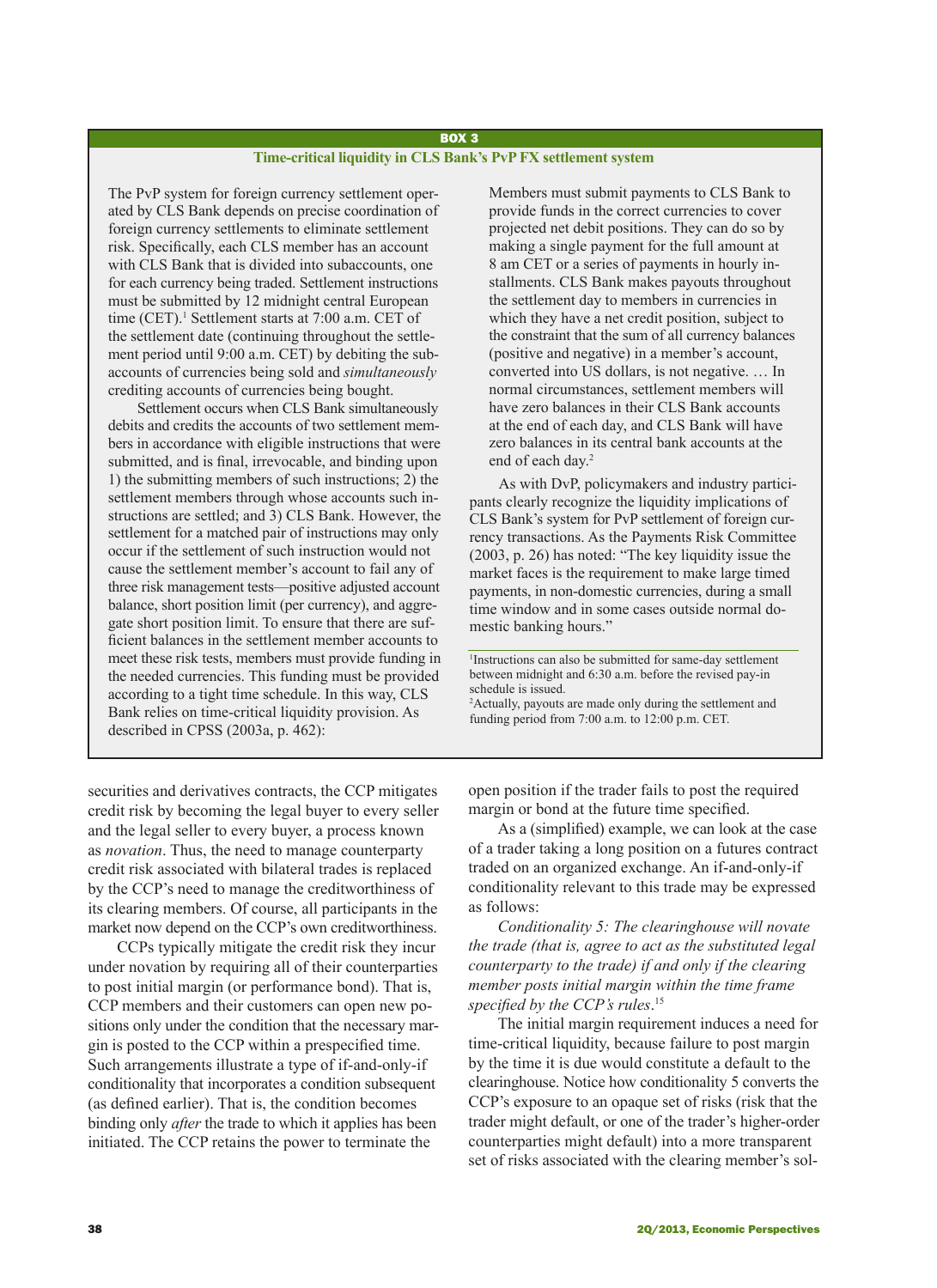vency and ability to post acceptable initial margin. Monitoring the clearing members rather than monitoring the entire body of traders is advantageous, because clearinghouses intensively vet potential members and impose financial, credit, and other standards for membership. In addition, clearing members' financial resources (including capital and liquidity), activities, and creditworthiness are audited by the CCP on an ongoing basis, with the clearinghouse often empowered to impose restrictions on member activities if warranted.

In practice, clearinghouses typically impose multiple mechanisms to control financial risks. The cumulative effect of this multiplicity can create a chain of if-and-only-if conditionalities. Often, this chain is the key factor in generating time-critical liquidity constraints. To illustrate, let us return to the futures contract example. Posting initial margin in and of itself would eliminate risk to the CCP only if the margin requirement were sufficiently high to cover (with high probability) the cumulative exposure of the CCP to clearing member default risk over the entire life of the contract—from the trade date to the delivery date. To economize on performance-bond collateral, the CCP typically marks participants' positions to market on a daily basis,<sup>16</sup> and requires participants to settle the day's accumulated gains and losses via exchange of variation margin.17 Thus, the CCP compounds conditionality 5 with another if-and-only-if conditionality, as follows:

*Conditionality 6: The clearinghouse will novate the trade if and only if conditionality 5 holds* and *the clearing member agrees to post daily variation margin, incorporating marking to market, as demanded by the CCP within the precise time frame specified*.

This compounded if-and-only-if conditionality dramatically reduces the needed initial margin. By introducing payment of daily variation margin as a condition subsequent, the initial margin need only be sufficient to cover a possible clearing member default over a single day forward. Clearly, conditionality 6 induces a requirement for additional time-critical liquidity, since a position at the clearinghouse will be kept open only if daily variation margin is paid promptly, according to the deadlines specified by the clearinghouse.

This requirement of timely variation margin is an integral component of the CCP's risk-management structure. That means that the receipt of variation margin when due is compulsory (not simply desirable or beneficial). The reason is that initial margin requirements are set in relation to expected receipt of variation margin within a precise time frame, day in and day out, as variation margin falls due. Therefore, the CCP's default rules mandate consequences for a failure to comply with variation margin requirements when due (that is, forfeiture of initial margin and recourse to other CCP financial safeguards).

Moreover, variation margin payments must be made with finality. In particular, if a clearing member were to default, the CCP must have certainty that any margin payments previously made by the defaulting entity can be used to satisfy any liquidity shortfalls resulting from the default. For this reason, variation margin payments must be made using a system that supports intraday or even real-time finality. Typically, this would require use of an RTGS payments system.<sup>18</sup> (Box 4 gives a further discussion of time-critical liquidity requirements in two important derivative CCPs, the Chicago Mercantile Exchange and the Options Clearing Corporation.)

### Public policy implications

We have argued that the imperative to mitigate credit risk associated with financial market settlements leads logically to increased use of time-critical liquidity. The benefits of credit risk mitigation are sufficiently great that we are likely to see continued movement in this direction. Recent developments pointing toward increased use of time-critical liquidity include the following:

- $\blacksquare$  The commitment of the Group of Twenty (G20) leaders in October 2009 that all standardized OTC derivatives be centrally cleared clearly goes in this direction, as does the mandate in title VII of the Dodd–Frank Act for increased use of centralized clearing and the expanded development of CCPs in emerging markets (G20, 2009; Financial Stability Board, 2010).
- Title VII of the Dodd–Frank Act mandates increased use of collateral for swaps not centrally cleared. As we have discussed, collateral requirements typically carry with them time-critical deadlines for delivery of collateral. In addition, proposed regulations to implement this provision of Dodd–Frank would forbid or attenuate the practice of rehypothecation, whereby the recipient of collateral can sell or otherwise use the collateral as if it were the recipient's property. Such restrictions could, in effect, decrease the supply of acceptable collateral precisely when requirements for collateral are increasing.
- $\blacksquare$  Finally, recent proposed revisions to the international standards for financial market infrastructures include a proposal to increase financial resources dedicated to mitigating counterparty credit risk. In particular, the international standards in effect prior to April 2012 recommend financial resources sufficient "to withstand, at a minimum, a default by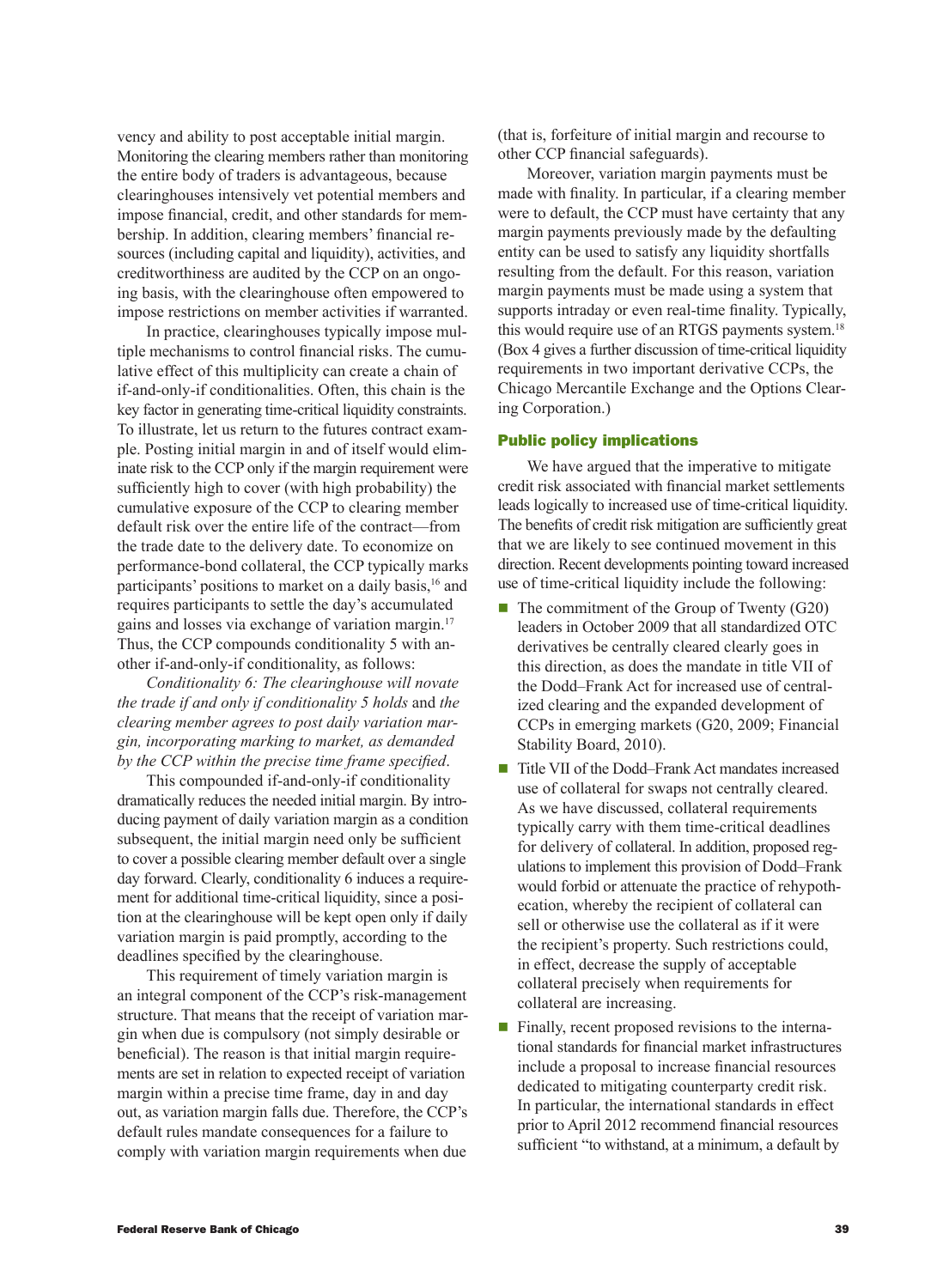### BOX 4 **Time-critical liquidity in derivatives CCPs**

Two major derivatives CCPs in the United States are the CME Clearing House (CME Clearing) and the Options Clearing Corporation (OCC). CME Clearing is an unincorporated division of the Chicago Mercantile Exchange Inc. that provides central counterparty clearing and settlement services for exchange-traded futures contracts, as well as certain options and OTC derivatives contracts. The OCC is a clearinghouse for exchange-traded equity options as well as certain futures contracts. It currently provides central counterparty clearing and settlement services to nine options exchanges and five futures markets.<sup>1</sup>

CME Clearing marks open contracts to market twice daily and settles payment obligations once in the morning and once in the afternoon of each business day. The OCC normally marks open contracts to market once daily and settles payment obligations incurred in the morning of each business day. (They have the authority to conduct additional intraday marking-tomarket if warranted.) For both of these CCPs, settlement occurs through designated settlement banks that act as settlement intermediaries between the CCP and its clearing members. Each CCP and its clearing members grant settlement banks the authority to credit or debit their respective accounts for daily market activity based on clearing instructions sent by the CCP.

the participant to which it has the largest exposure in extreme but plausible market conditions."19 These standards were replaced by the Bank for International Settlements' Committee on Payment and Settlement Systems and the Technical Committee of the International Organization of Securities Commissions (CPSS–IOSCO), which recommend strengthening these standards to enable institutions "involved in activities with a more-complex risk profile" or "systemically important in multiple jurisdictions" to withstand the default of the *two* participants generating the largest credit exposure (CPSS–IOSCO, 2012, p. 37).

All of these efforts to mitigate credit risk have clear value. However, the trend toward increased dependence on time-critical liquidity raises an important question, in our view: To what extent does this settlement risk mitigation merely *transform* credit risk into liquidity risk? In other words, once the more straightforward steps to reduce credit risk have been taken (for example, through netting), might further actions to mitigate credit risk have the unintended consequence of increasing liquidity risk?

Both CCPs rely on time-critical payments that must be completed according to tight deadlines. Specifically, CME Clearing sends settlement information for CME clearing members to the settlement banks before 7:30 a.m. CT and again at approximately 12:30 p.m. CT. Clearing members must complete the settlement amounts (or have their settlement bank irrevocably commit to making the required payment on the clearing member's behalf) before the 7:30 a.m. deadline for the morning settlement cycle and within about one hour from receiving settlement information for the afternoon cycle. For the OCC, settlement information for each clearing member is sent to the settlement banks before 9:00 a.m. CT. Payment of the settlement amounts must be made (or irrevocable commitment from the clearing member's settlement bank must be obtained) before the 9:00 a.m. deadline. Failure to meet these deadlines constitutes default under the OCC's rules. The OCC also commits to initiate payments to its clearing members by 10:00 a.m. CT.

1 Currently, these exchanges and markets include: BATS; Boston Options Exchange; C2 Options Exchange Inc.; Chicago Board Options Exchange Inc.; International Securities Exchange LLC; NASDAQ OMX PHLX; NASDAQ Options Market; NYSE Amex Options; NYSE Arca Options; CBOE Futures Exchange LLC; ELX Futures LP; NASDAQ OMX Futures Exchange; NYSE Liffe US; and OneChicago Exchange.

The main concern with this increased dependence on time-critical liquidity, from a public policy standpoint, is that it may exacerbate the effect of periodic liquidity crises. More specifically, as payment, clearing, and settlement (PCS) systems create increased demand for time-critical liquidity, participant institutions need to take steps to ensure the flow of funding needed to meet these time-critical liquidity constraints. These efforts may drive increasingly tight and interdependent payment flows as system participants attempt to meet time-critical liquidity demands across PCS systems. This process can make the PCS infrastructure more sensitive to systemic perturbations during a crisis episode.

An alternative way to think about this increased sensitivity to systemic perturbations is in terms of demand and supply dynamics. The *demand* for timecritical liquidity is unlikely to decrease during such a crisis.20 Indeed, the need for time-critical liquidity may tend to increase during a crisis, as collateral haircuts expand and margin requirements adjust upward in light of increased market volatility and declining asset valuations. But the *sources* of time-critical liquidity may well attenuate in a crisis environment, as pervasive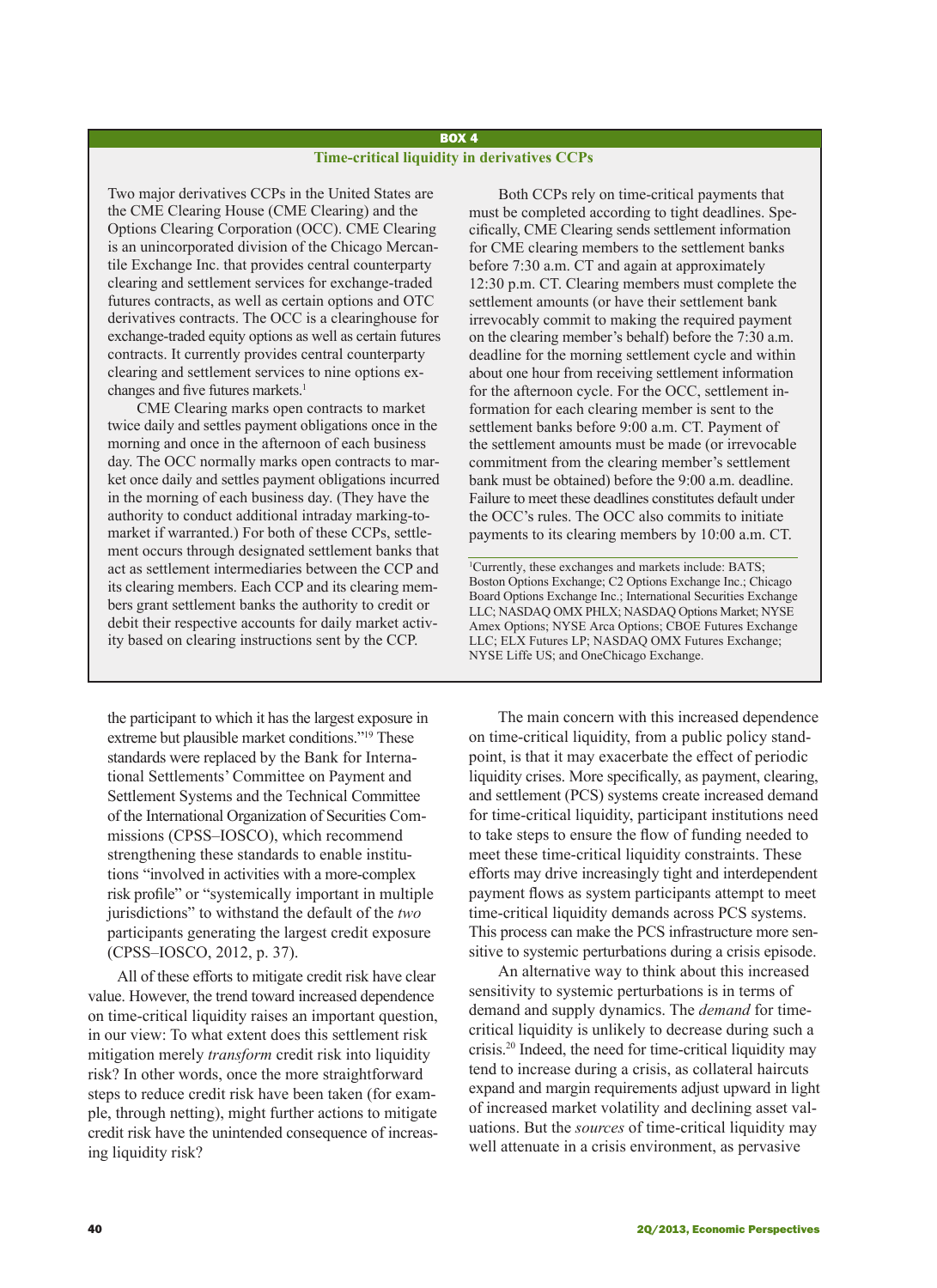uncertainty induces institutions and individuals to hoard liquid assets.

Let us consider in detail three examples that illustrate how time-critical liquidity requirements can interact adversely with the diminished willingness of intermediaries to provide liquidity during a crisis.

### *1987 market break*

On Monday, October 19, 1987 (Black Monday), stock markets around the world crashed, shedding a huge value in a very short time.<sup>21</sup> As a result of the market price declines and increased volatility on Black Monday, intraday and end-of-day margin requirements at derivatives clearinghouses rose to record levels. For example, clearing members of the CME faced margin calls (reflecting both mark-to-market variations and increased initial margin requirements) around ten times the previous average margins (Carlson, 2006). At the same time, banks became less willing to advance credit to clearing members. Bernanke (1990) and Carlson (2006) argue that aggregate liquidity provision could have been insufficient without Federal Reserve action. As Bernanke (1990, p. 148) states, "The Fed 'persuaded' the banks, particularly the big New York banks, to lend freely, promising whatever support was necessary."

Just as serious was the problem of *gridlock* in the flow of mark-to-market variation settlements and initial margin requirements. This disruption was manifested in various ways. Payments on behalf of clearing members that had received margin calls from a clearinghouse were significantly delayed.<sup>22</sup> In addition, clearing members that were expecting margin payments from a clearinghouse found it necessary to meet the payment expectations of significant customers before receiving payment from the clearinghouse. Notably, two major clearing members, Kidder Peabody and Goldman Sachs, advanced funds for customer margin calls only to find themselves short by over \$1.5 billion when payments due to them were delayed.<sup>23</sup>

The situation was exacerbated by an operational failure that shut down the Fedwire system for two and a half hours on the morning of October 20, 1987. This service interruption occurred just when large funds transfers needed to be made to complete margin settlements on Chicago's futures and options clearinghouses.

#### *Sentinel*

A second example of how markets that depend on time-critical liquidity can be disrupted during a financial crisis is the case of Sentinel Management Group Inc. Sentinel was a registered futures commission merchant (FCM) that specialized in investing funds of futures market participants (including some clearing members of the CME) in the money markets. In

effect, it functioned analogously to a money market mutual fund for other FCMs. Sentinel had experienced heavy customer demand for redemptions during the onset of market volatility in mid-August 2007, causing a "run" on the firm and impairing its ability to meet its customer obligations. As a result, Sentinel announced on Monday, August 13, 2007, that it would not allow further redemptions from at least one of the portfolios it managed. Four days later, Sentinel filed for bankruptcy (see Lamson and Allen, 2011). The effect of these actions was to impede disbursement of customer funds to a number of CCP clearing members that were relying on these funds to meet their obligations to the clearinghouse. In a court appearance involving Sentinel on August 20, counsel for the U.S. Commodity Futures Trading Commission (CFTC) argued that "eleven FCMs will fail if the money is not distributed ... and there will be reverberations throughout the economy" (Lamson and Allen, 2011, pp. 7–8). Presumably, the CFTC's concern was that these FCMs may have had payments owing to the clearinghouses and had no source of readily available funds other than their Sentinel investments. As it turned out, the bankruptcy court did permit sufficient disbursements to avoid any FCM defaults.

### *Tri-party repo market*

A third example of how sources of time-critical liquidity can attenuate during a crisis is the potential instability of the tri-party repurchase (or repo) market under certain conditions (Gorton, 2009). The tri-party repo market is a short-term credit market that is used as an important source of time-critical liquidity in payments, clearing, and settlement mechanisms. In this market, users of short-term credit borrow from providers of short-term credit (typically money market mutual funds) by selling securities to the lender with a simultaneous agreement to repurchase the securities on a specified future date at a prespecified price. The "third party" is a clearing bank that facilitates funds transfer and acts as collateral custodian.

Under the operating procedures that prevailed during the financial crisis of 2007–09, the clearing banks at the heart of the tri-party repo market would each day provide large amounts of intraday credit, in effect providing bridge financing between the time when funds are returned to the lenders (typically between 8:00 and 8:30 a.m. eastern standard time, or EST) and when new loans are executed (typically between 3:00 and 6:00 p.m. EST) (see Copeland et al., 2011). This practice could lead to greater instability during a crisis. As explained in Federal Reserve Bank of New York (2010, p. 13):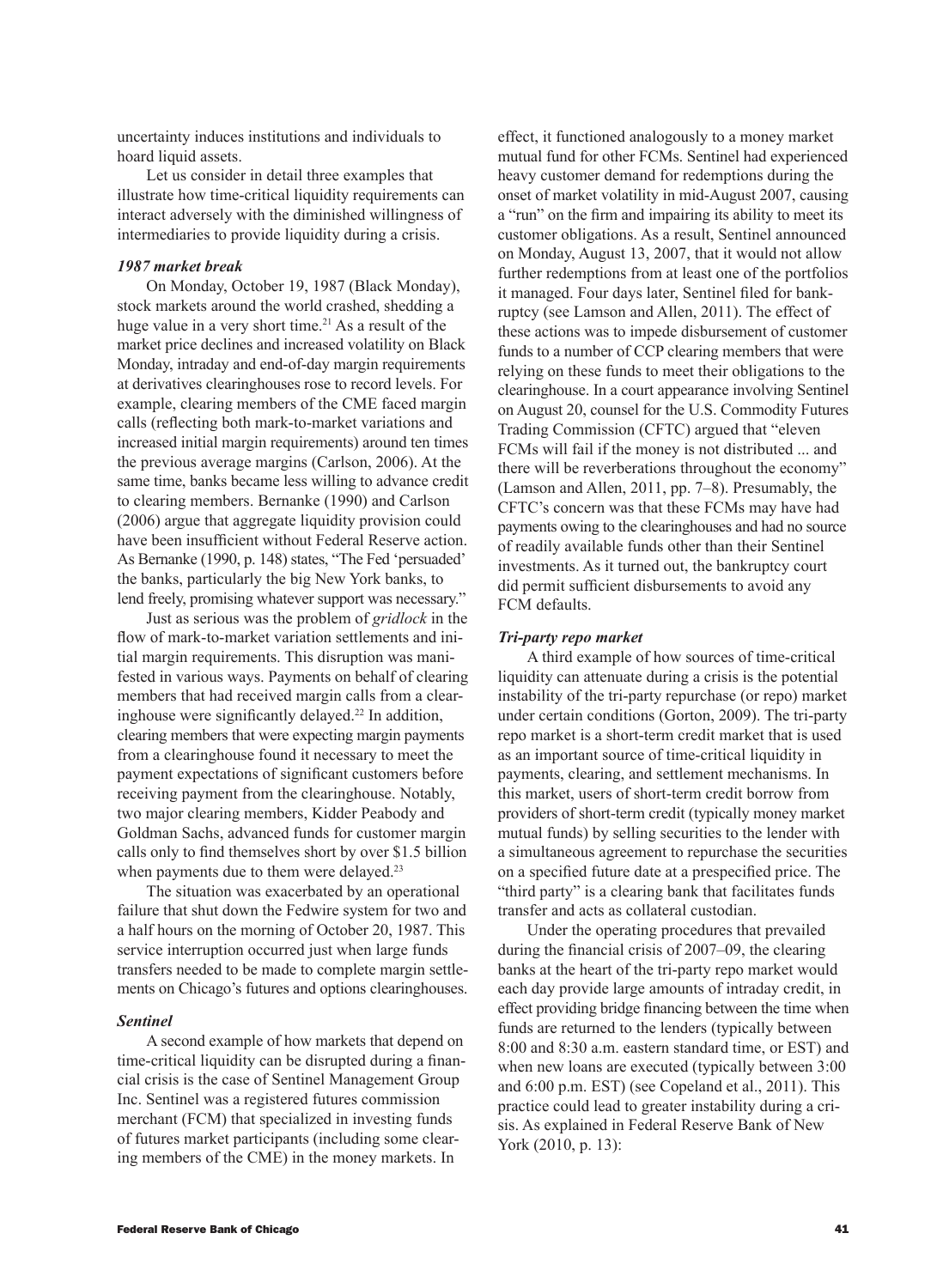The daily hand-off of credit extensions between overnight cash lenders and clearing banks creates an incentive for each to reduce its exposure quickly by pulling away from a potentially troubled dealer before the other one does. Indeed, as dealers came under severe stress, clearing banks reconsidered their longstanding practice of routinely extending intraday credit, as they recognized the potential risk it posed to them.

During the recent financial crisis, there was a risk that, recognizing this inherent vulnerability of the triparty repo market, lenders would withdraw liquidity, with damaging consequences both for the market as a whole and for weakened market participants that were critically dependent upon funding ordinarily available through short-term funding markets.

## *Discussion*

All of these examples illustrate how dependence on time-critical liquidity can exacerbate financial market turmoil during a financial crisis. This is a problem that clearly needs to be addressed, but the solution is not obvious.

One way of addressing this problem would be to reduce the use of time-critical liquidity. But, as we have stressed in this article, time-critical liquidity is a key component of mechanisms to reduce settlement risk in financial transactions. In practice, efforts to reduce use of time-critical liquidity would weaken financial markets' commitment to ensuring same-day settlement, a goal that has been enshrined in 39 years of post-Herstatt practice.

Furthermore, the goal of guaranteeing same-day (or even intraday) settlement is explicitly incorporated in the current international standards, the *Principles for Financial Market Infrastructure* (PFMI), adopted in April 2012 under the auspices of the CPSS–IOSCO.<sup>24</sup> Specifically, a major focus of the PFMI is the problem of liquidity risk, and in particular the need to carefully manage intraday liquidity to achieve prompt settlement of financial transactions. For example, principle 7 of the PFMI states explicitly that

an FMI should maintain sufficient liquid resources in all relevant currencies to effect *same-day* and, where appropriate, *intraday* ... settlement of payment obligations with a high degree of confidence under a wide range of potential stress scenarios ... in extreme but plausible market conditions.

(CPSS–IOSCO, 2012, p. 57, italics added)

Recent developments in FMI design and academic thinking about the liquidity demands associated with settlements in FMIs might be interpreted as reflecting a reduced commitment to same-day assured settlement

under certain conditions, such as the default of one or more FMI participants (see, for example, Hull, 2012). These developments are worth following as the PFMI are implemented in the coming months and years.

A consequence of PFMI principle 7 is that the liquidity risks undertaken to mitigate credit risk should be well contained by mandating robust minimum liquidity resources for payments, clearing, and settlement institutions. These resources would typically take the form of cash on hand, dedicated sameday liquidity facilities provided by a consortium of banks, and arrangements in advance to facilitate repurchase agreements. Such regulatory mandates are clearly warranted. An implication of the arguments in this article is that robust liquidity risk management is of crucial importance to modern PCS systems, and this importance is likely to increase over time.

Ensuring that liquidity resources are adequate to withstand a crisis requires constant vigilance. Financial crises are times when market participants tend to hoard liquidity. For example, in the midst of a crisis, a party that had committed to provide time-critical liquidity may be incapable or unwilling to fulfill on that contractual obligation. In addition, same-day liquidity facilities typically must be renewed every 364 days. If the renewal date occurs during a financial crisis, it may be difficult to renew the facility to obtain the desired capacity. Furthermore, for some financial market utilities (such as large, global swaps CCPs), the only institutions with sufficient financial capacity to participate in these liquidity facilities may be the utilities' own members. This state of affairs would raise the uncomfortable problem of *wrong-way risk*, wherein part of the resources used to protect a utility against the default of one of its members is the capital of that very member.

In addition, repo markets could become less reliable sources of liquidity during a crisis if money market mutual funds and other providers of liquidity to the repo markets move their resources into Treasury securities and other ultra-safe vehicles. Even cash can be a less reliable source of liquidity in a crisis if the cash is in the form of commercial bank deposits, since commercial banks themselves are more likely to fail in a crisis situation. Finally, there may be a level of liquidity risk beyond which a financial market utility cannot self-insure and remain viable as an economic entity. That is, the costs of such self-insurance may exceed the economic value of the utility itself.

If private liquidity provision may be inadequate in certain extreme conditions, it may be useful to create a framework in which central bank liquidity can act as a backstop. The principles in CPSS–IOSCO (2012)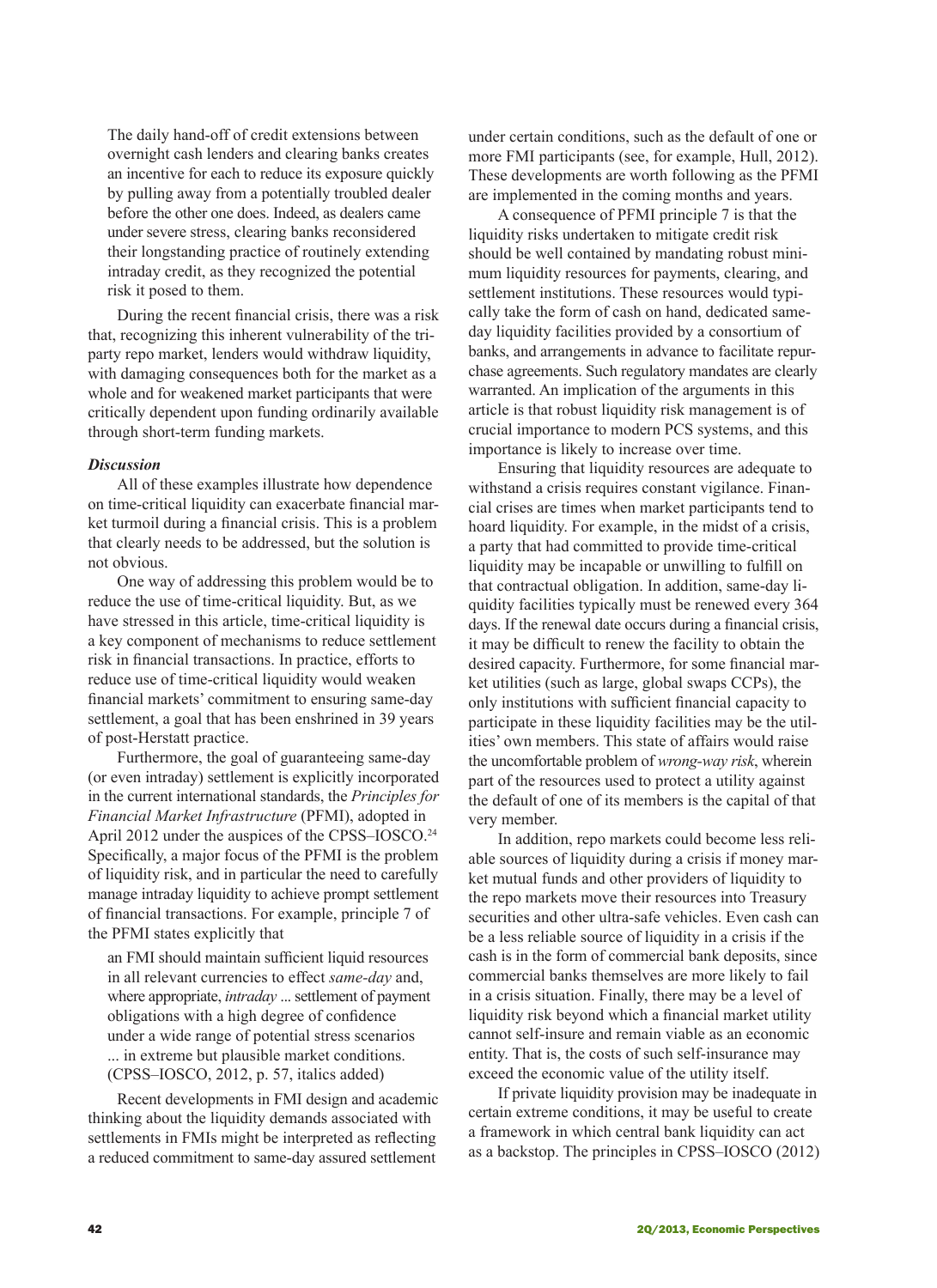explicitly permit financial market utilities to count central bank credit toward their liquidity resources, provided the utility has routine access to such credit. Certain jurisdictions provide such routine access to central bank liquidity.25 However, CPSS–IOSCO (2012) also recognizes the obvious moral hazard problem of having a payments, clearing, or settlement utility count *emergency* (that is, nonroutine) central bank liquidity

#### **NOTES**

1 See Federal Reserve Bank of New York, Payments Risk Committee (2012, p. 9). The Payments Risk Committee is a private sector group of senior managers from U.S. banks that is sponsored by the Federal Reserve Bank of New York. The committee's primary goal is to foster enhancements to the safety and resiliency of financial market infrastructure, including steps to strengthen the clearing and settlement of financial transactions, and to inform the Federal Reserve Bank of New York about developments, conditions, and practices in payments, clearing, and settlement systems (see www.newyorkfed.org/prc/).

2 See Heckinger, Marshall, and Steigerwald (2009). For purposes of a payment through a funds transfer system, "location" refers to an account specified by the recipient into which a payment or securities transfer must be made. Thus, a payment made in the right currency at or before the time settlement is due would not meet the requirements of time-critical liquidity if it is not placed at the disposal of the intended recipient in the account specified by the recipient.

3 The remedy for such a breach of contract typically involves the payment of damages intended to compensate the nondefaulting party for loss. Consequential damages are generally disallowed.

4 See Federal Reserve Bank of New York, Payments Risk Committee, Cross-border Collateral Pool Task Force (2003, p. 7). There is an important and growing literature discussing the many aspects of liquidity more generally. See, for example, Brunnermeier and Pedersen (2009); Nikolaou (2009); and Garleanu and Pedersen (2007).

5 See, for example, Nosal and Steigerwald (2010).

6 For a comprehensive discussion of credit and associated risk associated with financial transactions, see Duffie and Singleton (2003). For the purposes of this article, we focus on credit and liquidity risks associated with settlement and rely principally upon risk definitions drawn from the payment, clearing, and settlement context.

7 This principle is stated both explicitly and implicitly in the riskmanagement literature, including in a standard recently promulgated by the International Organization for Standardization (2009).

8 Our use of the term "if-and-only-if conditionality" is consistent with the way some of the risk-management practices described in this article have been described by policymakers. See CPSS (1992, 1995) and Group of Thirty (2003).

9 See Koleva (2011).

10For example, according to Bech and Hobijn (2007, p. 4), "until 1981, final settlement occurred on the morning of the next business day through the transfer of balances across the books of the Federal Reserve." See also Federal Reserve Bank of New York, Payments Risk Committee, Intraday Liquidity Management Task Force (2000). as part of its liquidity resources for the purposes of meeting the standards mandated by the PFMI.

In conclusion, we note that the trade-offs we have discussed between credit risk management and liquidity requirements appear to be fundamental to modern financial markets. It is likely that future policy developments will continue to grapple with optimal institutional design in light of these concerns.

<sup>11</sup>See, for example, CPSS (1997, 2005); Mills and Nesmith (2008); and Bech and Hobijn (2007).

12CPSS (1992) defines principal risk as "the risk of loss of the full value of securities or funds that [a nondefaulting party] has transferred to the defaulting counterparty" (p. 13). See also CPSS (1995).

13Our description of this process is, of course, highly simplified. In practice, further interfaces exist between CSDs and registrars, transfer agents, custodial institutions, and the like.

14Special considerations apply where CLS Bank is not a direct member of the payment system for making final payments in a currency settled through CLS Bank on a PvP basis. For example, CLS Bank is not a member of the Canadian Payment Association and, therefore, is not a direct participant in the Large Value Transfer System (LVTS) for Canadian dollar payments. Furthermore, LVTS has aspects of both an RTGS system and a so-called continuous net settlement system. As a consequence, the Bank of Canada, which is a direct participant in LVTS, provides CLS Bank with an account and processes payments through LVTS on CLS Bank's behalf. (See Bank of Canada, www.bankofcanada.ca/wp-content/uploads/2012/02/fsr-1202-miller. pdf.) All Canadian dollar payments made or received by CLS Bank are final when posted to its account by the Bank of Canada.

<sup>15</sup>This stylized example simplifies the actual conditions. In reality, additional conditions would typically be imposed, such as that the trade is within the applicable position limits, that the clearing member has sufficient capital, and so on.

<sup>16</sup>In this stylized example, variation margin is posted daily. In fact, many CCPs require variation margin to be posted two or even three times each day.

<sup>17</sup>We follow common practice in using the term "variation margin" to denote the exchange of funds for mark-to-market settlements. However, these daily settlements serve a role rather different from that served by initial margin (performance bond). In particular, the latter constitutes collateral whose function is to mitigate risk, while the former constitutes payment of market gains and losses.

<sup>18</sup>In the *Principles for Financial Market Infrastructures*, released in April 2012, the Bank for International Settlements' Committee on Payment and Settlement Systems and the Technical Committee of the International Organization of Securities Commissions (CPSS– IOSCO) do not rule out net settlement systems, but note that any system relying on batch settlement "may expose participants to credit and liquidity risks for the period during which settlement is deferred" (CPSS–IOSCO, 2012, p. 66).

19See CPSS–IOSCO (2004, p. 23). Similar wording is found in CPSS (2001) and CPSS–IOSCO (2001).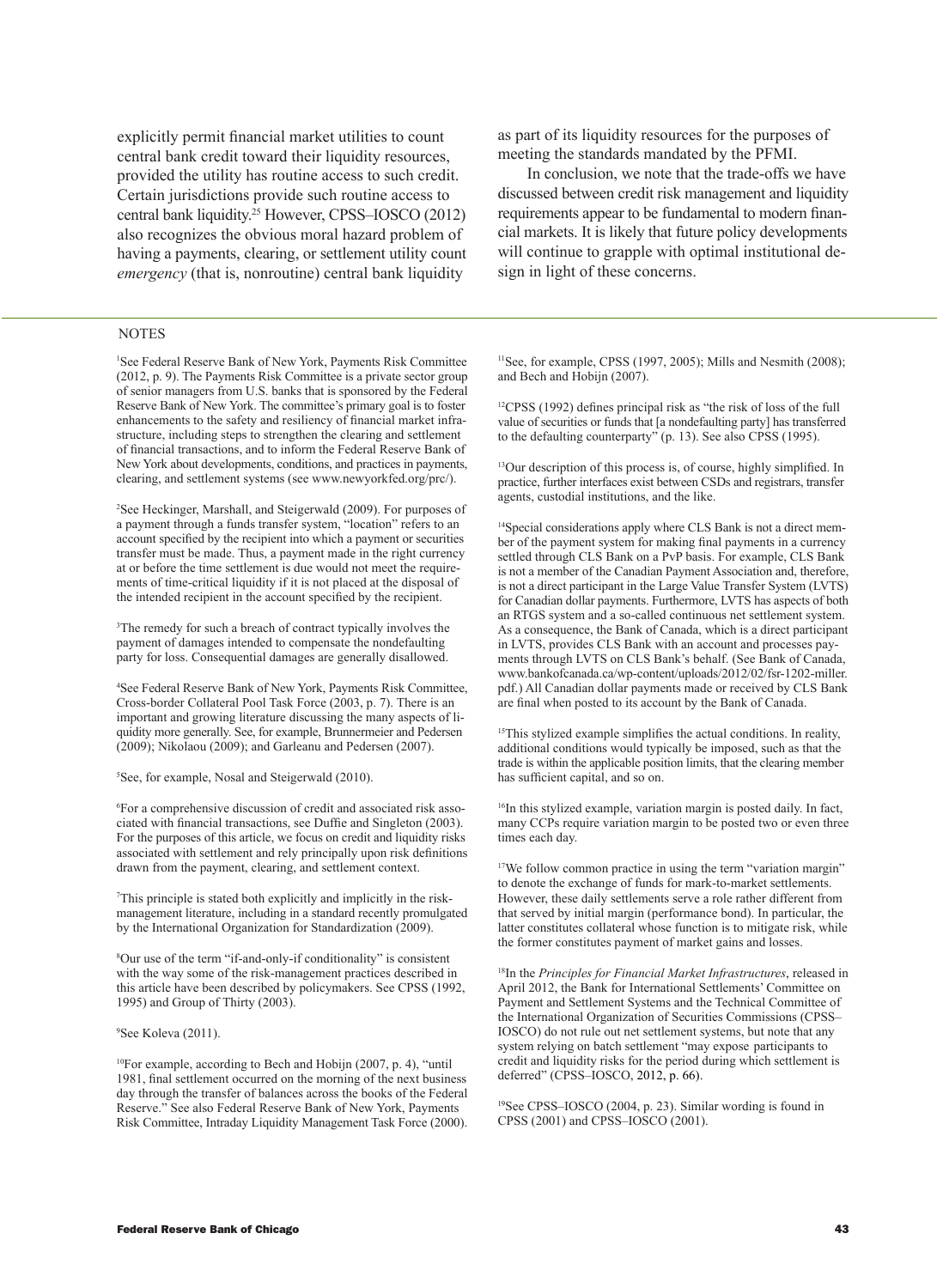20As a practical matter, operators of payment, clearing, and settlement systems have little discretion to forbear on time deadlines for liquidity provision, because forbearance fundamentally undermines the if-and-only-if conditionalities that underlie their risk-management methodologies.

21For more details of this event, see http://en.wikipedia.org/wiki/ Black\_Monday\_(1987).

<sup>22</sup>See U.S. General Accounting Office (1990, p. 41), which summarizes the evidence of persistent delays in the completion of settlement payments:

According to the SEC February 1988 Report, between October 19 and October 30, 1987, clearing members made late payments to stock clearing organizations approximately 60 times. ... On October 19, 20, and 21, CME received late payments from several of its members. According to CME, clearing banks were late in confirming member payment for 26 of CME's 90 clearing members. Thirteen of those payment confirmations were between a half hour and an hour late on October 20. These late payment confirmations violated clearing organization rules and increased clearing organization risk. CFTC officials said that although some payment confirmations from clearing banks to the CME House Division were late, by the time of the opening of the S&P 600 contract for trading, all payment confirmations were received by CME.

23Bernanke (1990); see also, Brimmer (1989). There has been some confusion in the literature regarding the liquidity problems Goldman Sachs and Kidder Peabody faced in connection with this incident. See Tamarkin (1993).

24See CPSS–IOSCO (2012). As used in the PFMI, the term "financial market infrastructure" (FMI) refers to any of a number of institutions that support financial transactions, including payments systems, CSDs, securities settlement systems, and CCPs.

<sup>25</sup>The availability to FMIs of routine access to central bank credit is dependent upon many factors, including whether the FMI is chartered as a banking institution (a requirement in some jurisdictions), the type of FMI (for example, whether it functions as a CSD, a CCP, or some other kind of market infrastructure), the type of credit (for example, intraday, overnight, or emergency), and the statutory authority of the relevant central banks to exercise discretion in extending such credit. Broad generalizations in this area are difficult to make and are subject to change as legislation and central bank credit policies are amended from time to time. Although a complete typology of credit policies for FMIs is outside the scope of this article, our research based on publicly available sources indicates that Belgium, France, Germany, Japan, and Switzerland are jurisdictions in which some form of routine access to central bank credit may be afforded certain FMIs. U.S. law and Federal Reserve policy do not currently permit nondepository institutions (including certain FMIs) routine access to central bank credit.

#### REFERENCES

**Bank for International Settlements, Committee on Payment and Settlement Systems,** 2005, *New Developments in Large-Value Payment Systems*, Basel, Switzerland, May, available at www.bis.org/ publ/cpss67.pdf.

**\_\_\_\_\_\_\_\_\_\_,** 2003a, *Payment and Settlement Systems in Selected Countries*, Basel, Switzerland, April, available at www.bis.org/publ/cpss53.pdf.

**\_\_\_\_\_\_\_\_\_\_,** 2003b, *A Glossary of Terms Used in Payment and Settlement Systems*, Basel, Switzerland, March, available at www.bis.org/publ/cpss00b.htm.

**\_\_\_\_\_\_\_\_\_\_,** 2001, *Core Principles for Systemically Important Payment Systems*, Basel, Switzerland, January, available at www.bis.org/publ/cpss43.pdf.

**\_\_\_\_\_\_\_\_\_\_,** 1997, *Real-Time Gross Settlement Systems*, Basel, Switzerland, March, available at www.bis.org/publ/cpss22.pdf.

**\_\_\_\_\_\_\_\_\_\_,** 1995, *Cross-Border Securities Settlements*, Basel, Switzerland, March, available at www.bis.org/ publ/cpss12.pdf.

**\_\_\_\_\_\_\_\_\_\_,** 1992, *Delivery versus Payment in Securities Settlement Systems*, Basel, Switzerland, September, available at www.bis.org/publ/cpss06.pdf.

**Bank for International Settlements, Committee on Payment and Settlement Systems, and Technical Committee of the International Organization of Securities Commissions,** 2012, *Principles for Financial Market Infrastructures*, Basel, Switzerland, April, available at www.bis.org/publ/cpss101a.pdf.

**\_\_\_\_\_\_\_\_\_\_,** 2004, *Recommendations for Central Counterparties*, Basel, Switzerland, November, available at www.bis.org/publ/cpss64.pdf.

**\_\_\_\_\_\_\_\_\_\_,** 2001, *Recommendations for Securities Settlement Systems*, Basel, Switzerland, November, available at www.bis.org/publ/cpss46.pdf.

**Bech, Morten L., and Bart Hobijn,** 2007, "Technology diffusion within central banking: The case of real-time gross settlement," *International Journal of Central Banking*, Vol. 3, No. 3, September, pp. 147–181.

**Bernanke, Ben S.,** 1990, "Clearing and settlement during the crash," *Review of Financial Studies*, Vol. 3, No. 1, January, pp. 133–151.

**Board of Governors of the Federal Reserve System,** 2009, "Fedwire Funds Transfer System: Assessment of compliance with the core principles for systemically important payment systems," report, Washington, DC,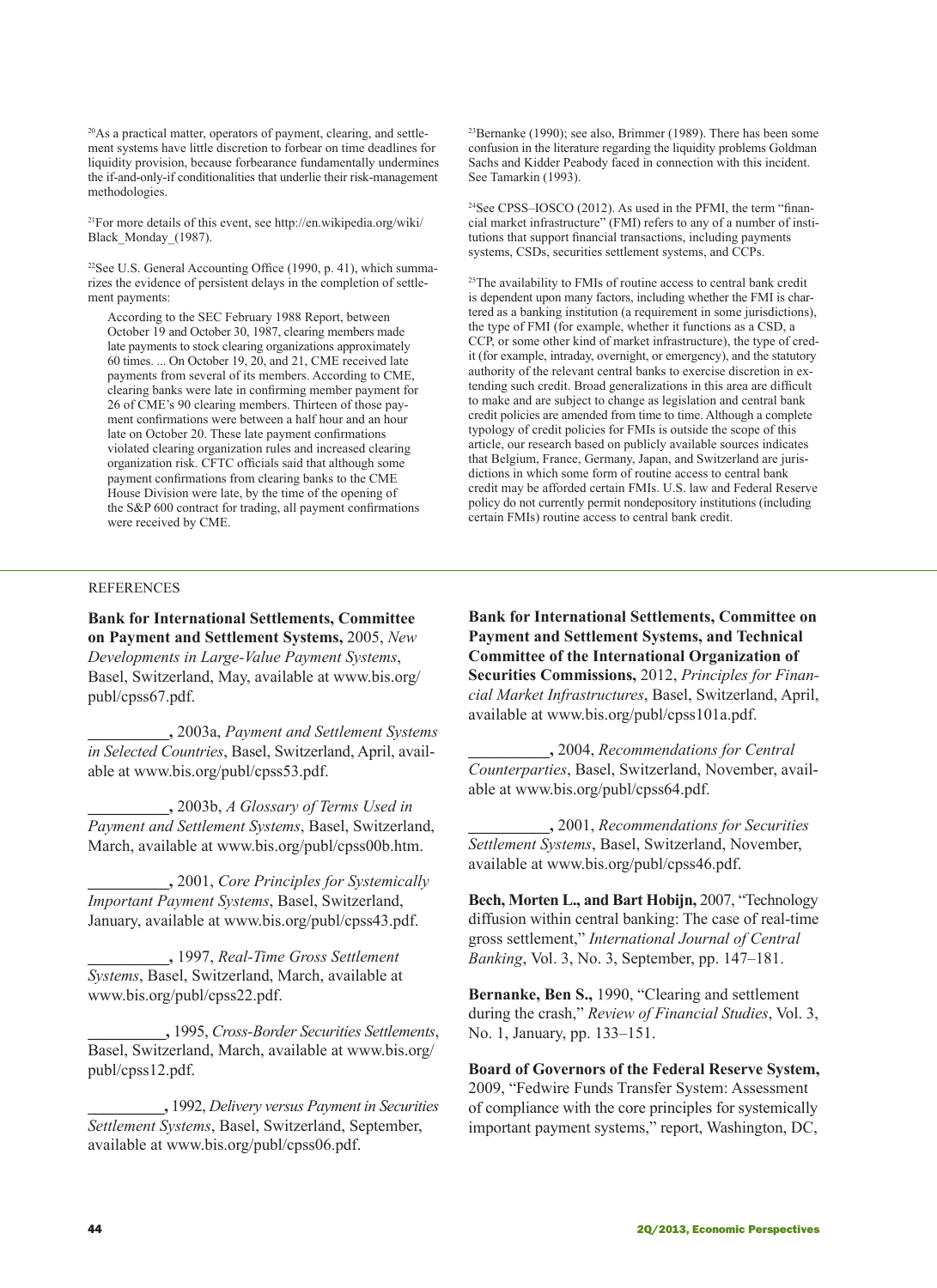revised March 2009, available at www.federalreserve. gov/paymentsystems/files/fedfunds\_coreprinciples.pdf.

**Brimmer, Andrew. F.,** 1989, "Distinguished lecture on economics in government: Central banking and systemic risks in capital markets," *Journal of Economic Perspectives*, Vol. 3, No. 2, Spring, pp. 3–16, available at www.jstor.org/stable/1942665.

**Brunnermeier, Markus K., and Lasse Heje Pedersen,** 2009, "Market liquidity and funding liquidity," *The Review of Financial Studies*, Vol. 22, No. 6, pp. 2201–2238.

**Carlson, Mark,** 2006, "A brief history of the 1987 stock market crash with a discussion of the Federal Reserve response," Finance and Economics Discussion Series, Board of Governors of the Federal Reserve System, working paper, No. 2007-13, November, available at www.federalreserve.gov/pubs/feds/2007/ 200713/200713pap.pdf.

**Copeland, Adam, Darrell Duffie, Antoine Martin, and Susan McLaughlin,** 2011, "Policy issues in the design of tri-party repo markets," Federal Reserve Bank of New York and Stanford University, working paper (preliminary), July, available at www.darrellduffie.com/ uploads/working/CopelandDuffieMartinMcLaughlin\_ Working\_July%2023\_2011.pdf.

**Duffie, Darrell, and Kenneth J. Singleton,** 2003, *Credit Risk: Pricing, Measurement, and Management*, Princeton, NJ: Princeton University Press.

**Federal Reserve Bank of New York,** 2010, "Tri-party repo infrastructure reforms," white paper, May 17, available at www.newyorkfed.org/banking/nyfrb\_ triparty\_whitepaper.pdf.

**Federal Reserve Bank of New York, Payments Risk Committee,** 2012, "Intraday liquidity flows," report, March 30.

**Federal Reserve Bank of New York, Payments Risk Committee, Cross-border Collateral Pool Task Force,** 2003, *Managing Payment Liquidity in Global Markets: Risk Issues and Solutions*, report, March, available at www.newyorkfed.org/prc/files/manage.pdf.

**Federal Reserve Bank of New York, Payments Risk Committee, Intraday Liquidity Management Task Force,** 2000, *Intraday Liquidity Management in the Evolving Payment System: A Study of the Impact of the Euro, CLS Bank, and CHIPS Finality*, report, April, available at www.newyorkfed.org/prc/files/ILM.pdf.

**Financial Stability Board,** 2010, *Implementing OTC Derivatives Market Reforms*, Basel, Switzerland, October 25, available at www.financialstabilityboard. org/publications/r\_101025.pdf.

**Garleanu, Nicolae, and Lasse Heje Pedersen,** 2007, "Liquidity and risk management," *The American Economic Review*, Vol. 97, No. 2, May, pp. 193–197.

**Garner, Bryan A.,** 1995, *A Dictionary of Modern Legal Usage*, 2nd ed., New York: Oxford University Press.

**Gorton, Gary, and Andrew Metrick,** 2009, The run on repo and the panic of 2007-2008, Yale University and National Bureau of Economic Research, working paper, March 9, available at http://economics.mit.edu/ files/3918.

**Group of Thirty,** 2003, *Global Clearing and Settlement: A Plan of Action*, report, Washington, DC.

**Group of Twenty,** 2009, "G20 leaders' statement," Pittsburgh Summit, Pittsburgh, PA, September 24–25.

**Heckinger, Richard, David Marshall, and Robert Steigerwald,** 2009, "Financial market utilities and the challenge of just-in-time liquidity," *Chicago Fed Letter*, Federal Reserve Bank of Chicago, No. 268a, November.

**Herring, Richard J., and Robert E. Litan,** 1995, *Financial Regulation in the Global Economy*, Washington, DC: The Brookings Institution.

**Hills, Bob, and David Rule,** 1999, "Counterparty credit risk in wholesale payment and settlement systems," *Financial Stability Review*, No. 7, November, pp. 98–114, available at www.bankofengland.co.uk/ publications/Documents/fsr/1999/fsr07art2.pdf.

**Hong Kong Monetary Authority,** 2013, "Payment systems," webpage of HKMA website, available at www.hkma.gov.hk/eng/key-functions/internationalfinancial-centre/infrastructure/payment-systems.shtml.

**Hull, John,** 2012, "CCPs: Their risks, and how they can be reduced," *Journal of Derivatives*, Vol. 20, No. 1, Fall, pp. 26–29.

**International Monetary Fund, Financial Sector Assessment Program,** 2010, *The Depository Trust Company's Observance of the CPSS-IOSCO Recommendations for Securities Settlement Systems: Detailed Assessments of Observance*, country report, No. 10/128, Washington, DC, May.